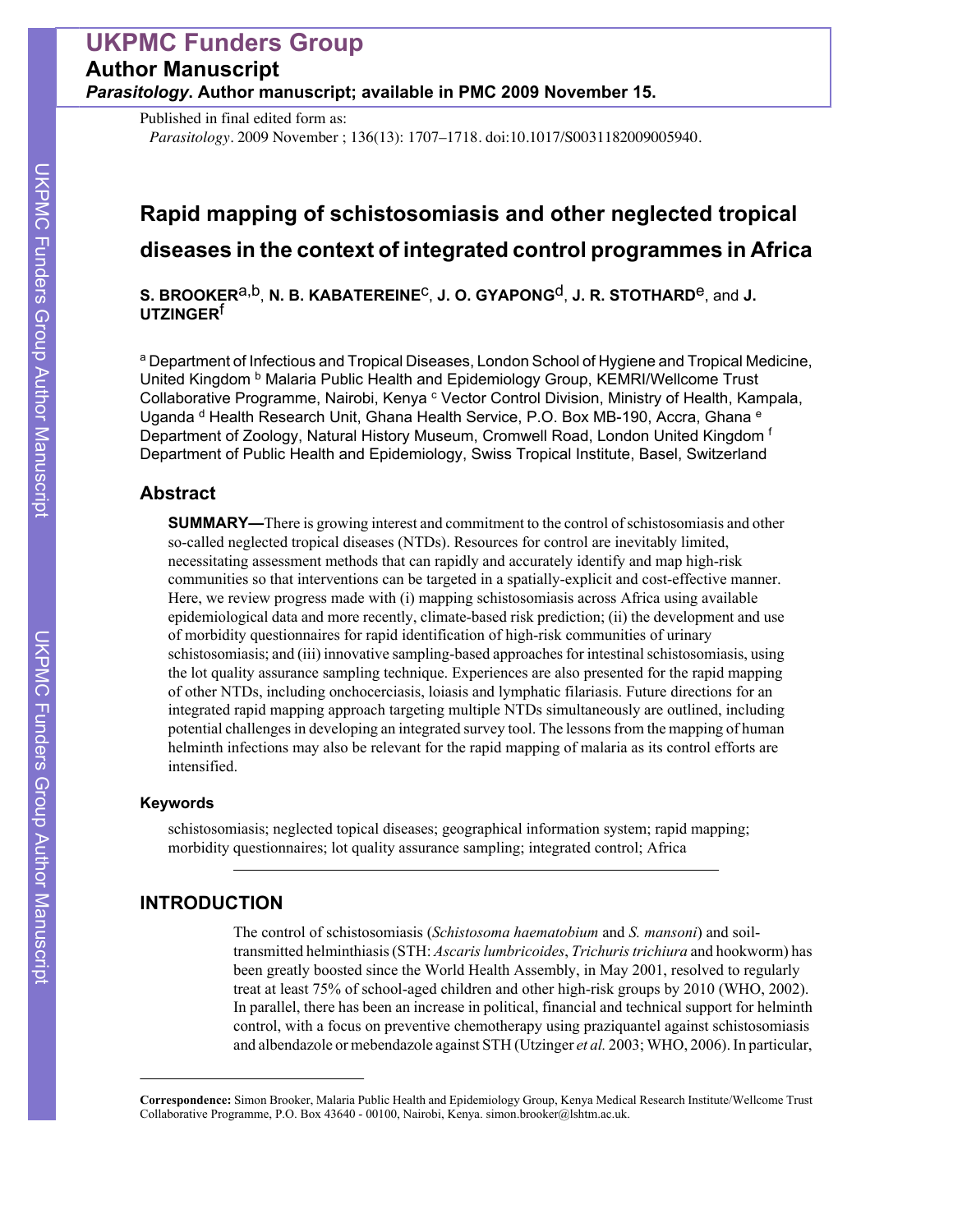school-based programmes have been shown to be a cost-effective approach for controlling schistosomiasis and STH (Partnership for Child Development, 1997; Bundy *et al.* 2006; Brooker *et al.* 2008). The increase in school participation worldwide as one of the key millennium development goals (MDGs), as well as the specific promotion of school health programmes as part of these efforts, provides an additional strong policy incentive to deliver deworming through school systems. Identifying which schools and communities require treatment is an essential part of any control programme, and a key issue for epidemiological mapping.

For schistosomiasis surveys, recommendations put forth by the World Health Organization (WHO) are based on the random selection of at least 50 individuals within defined ecological zones using the 'gold' standard of parasitological diagnosis, namely light microscopy of repeated stool and/or urine examinations to detect and quantify distinctive schistosome eggs (Bergquist *et al.* 2009; Dansoh-Appiah *et al.* 2009). However, the costs of such an approach are high and health systems often lack the necessary equipment, supplies and skilled personnel (Kurowski *et al.* 2007). The technical capacity to conduct population-based surveys is also often limited (Mathieu *et al.* 2003), necessitating low-cost, simple and rapid alternatives. This operational requirement is also true for a number of other tropical diseases.

In the last five years, there has been an expansion of interest in a range of so-called neglected tropical diseases (NTDs), including lymphatic filariasis, onchocerciasis, trachoma as well as schistosomiasis and STH (Molyneux *et al.* 2005; Lammie *et al.* 2006; Utzinger and de Savigny, 2006; WHO, 2006; Hotez *et al.* 2007). Control of these diseases is mainly through mass drug administration (MDA) with annual or semi-annual doses of safe and efficacious oral treatments. Given the similarity of approaches to implementation, it is suggested that diseasespecific programmes can enhance their efficiencies and cost-effectiveness by delivering drugs in a coordinated fashion (WHO, 2006; Hotez *et al.* 2007). WHO guidelines for preventive chemotherapy provide a useful framework for countries that are implementing integrated NTD control (WHO, 2006). An important first step is to define the geographical distribution and degree of overlap of different NTDs in order to define treatment strategies (Brady *et al.* 2006; Kolaczinski *et al.* 2007); simple, cheap and rapid methods of assessment are clearly necessary for initial mapping.

This review examines how a number of scientific approaches can be used to rapidly and effectively map the distribution of schistosomiasis in Africa. We also focus on the operational experience of mapping other NTDs, and on the potential integration of rapid mapping approaches in the implementation of combined NTD control. Finally, we suggest that experiences and expertise gained from the rapid mapping of schistosomiasis and other NTDs may be relevant for rapid assessment of malaria.

## **IDENTIFYING AREAS OF SCHISTOSOMIASIS RISK**

#### **Disease mapping and climate-based risk models**

Over the years, thousands of surveys have been undertaken to estimate the prevalence of schistosomiasis in different locations across Africa (Doumenge *et al.* 1987; Brooker *et al.* 2000). While there are problems regarding comparability between surveys due to differences in sampling methods, age groups covered, diagnostic approaches taken, and timings of surveys, an 'Atlas of Human Helminth Infections' has attempted to extract and collate relevant surveys into a single database, with the aim of describing the distribution of infection across the African continent (Brooker *et al.* 2000). This work served to highlight the tremendous paucity of empirical data for large areas of the African continent, with survey data on schistosomiasis available in 2000 for only a third of districts in Africa. Since 2000, a large number of national surveys have been undertaken, and current work is ongoing to update the atlas as well as to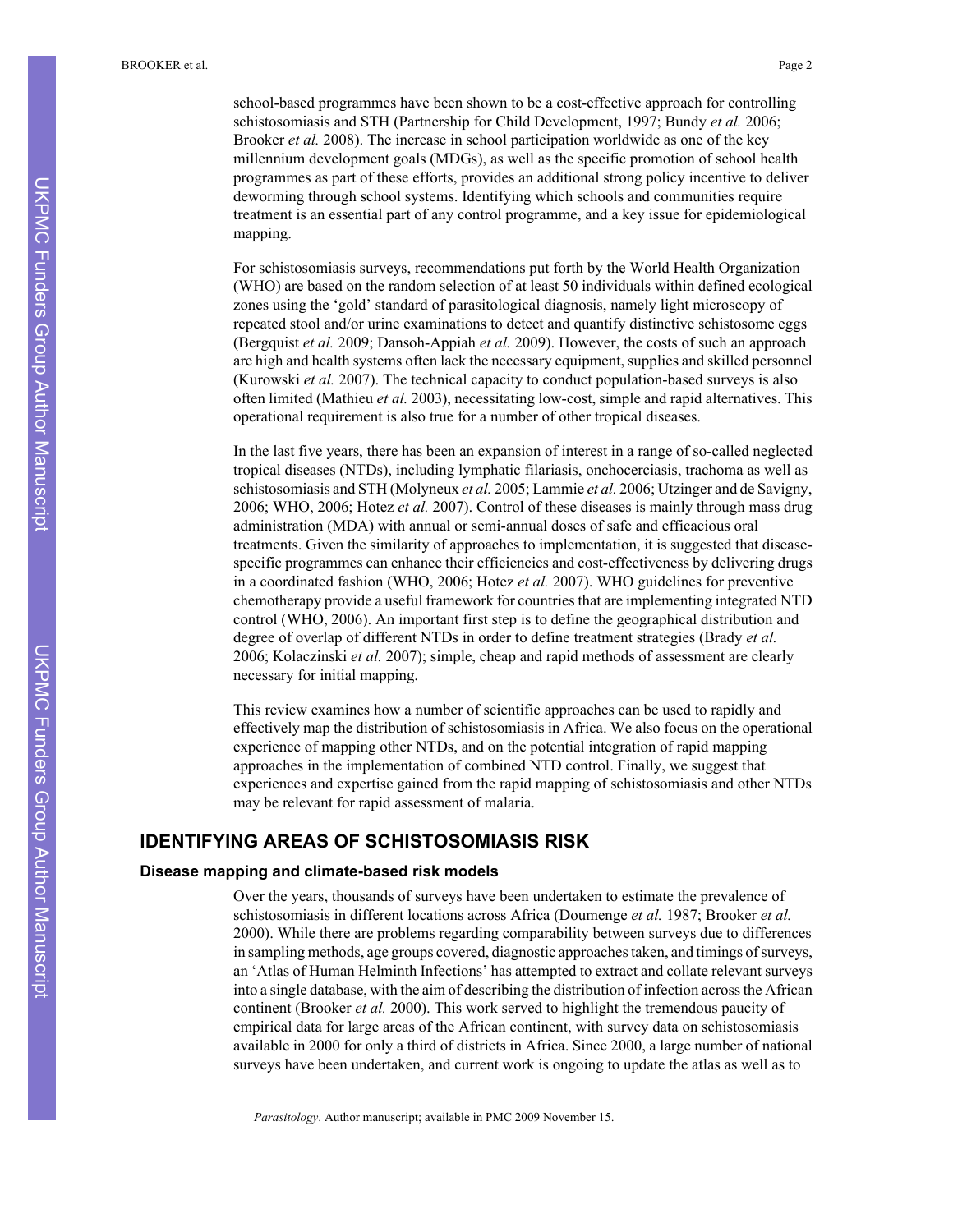geo-position surveys to actual locations. Figure 1 presents an example of current progress for East and Southern Africa.

To help overcome the paucity of survey data, research efforts have been made to predict schistosome infection risk at non-sampled locations on the basis of climate-based risk models, using geographical information system (GIS), remote sensing (RS) and geostatistics (for recent reviews see: Brooker, 2007; Simoonga *et al.* 2009; Vounatsou *et al.* 2009). Although useful to guide control efforts at national scales by excluding areas where no or limited transmission occurs, such risk models are unable to confine the geographical variation of infection evident at community levels. This is because schistosomiasis is a highly focal disease, such that control needs to be targeted on a community by community basis. This requirement will be increasingly important as national control programmes reduce the overall level of infection, and morbidity and spatial patterns potentially become even more heterogeneous, which has important repercussions for control (Raso *et al.* 2007). Below we consider a number of approaches to define community patterns of schistosomiasis, and discuss their implementation in practice.

#### **Morbidity questionnaires**

The signs and symptoms of urinary schistosomiasis, such as blood in urine and pain when urinating, are clearly recognised by individuals, and it is not common for school-aged children to report having blood in urine without having urinary schistosomiasis. Such specificity of this sign of *S. haematobium* infection in endemic areas has allowed blood in urine to be incorporated into morbidity questionnaires which identify communities with a high prevalence of infection and warranting mass treatment (WHO, 1995). The use of reported blood in urine to identify high prevalence communities using a simple school-based questionnaire was first developed and administered through the education system in Kilombero and Kilosa districts of Tanzania (Lengeler *et al.* 1991a, b). A number of studies have subsequently demonstrated that morbidity questionnaires can rapidly and cost-effectively identify high-risk communities (for a review see: Lengeler *et al.* 2002). These studies confirm that morbidity questionnaires administered through the education system are accurate and allow for rapid and cost-effective identification of high-risk communities of urinary schistosomiasis (Ansell *et al.* 2002; Lengeler *et al.* 2002). At an operational level, two aspects are worth highlighting. First, the recall period length (2 weeks *versus* 4 weeks) had only a minor effect on the diagnostic performance of the questionnaire (van der Werf *et al.* 2003). Second, age and sex influence the reliability of selfreported schistosomiasis as a diagnostic method (Ansell *et al.* 2001; Clements *et al.* 2008a).

Questionnaire surveys for urinary schistosomiasis are now recommended as a first step in implementing national schistosomiasis control programmes. In the late 1990s, for example, questionnaires were administered to 1291 schools in five regions of Côte d'Ivoire. Within 5 weeks filled-in questionnaires were returned by 1091 schools (84.5%) with 118,327 schoolchildren being interviewed, with a recent history of blood in urine being reported by 22,035 (18.6%) of the children. Based on these results, 186 schools were considered at high risk of urinary schistosomiasis (N'Guessan *et al.* 2007). In Tanzania in 2004, a morbidity questionnaire was distributed through the existing infrastructure of the Ministry of Education, to all schools in the country and teachers were trained in how to complete the questionnaire. More than 2.5 million schoolchildren in 12,399 schools were interviewed and results on the frequencies of self-reported blood in urine and self-reported schistosomiasis were utilized to guide the spatial targeting of praziquantel administration (Clements *et al.* 2008b).

Considerable efforts have also been made to extend the questionnaire approach from urinary to intestinal schistosomiasis. These efforts were predicated on the results of numerous epidemiological and hospital-based studies showing that *S. mansoni* infections, especially those with a moderate or heavy intensity (>100 eggs per gram of stool), are associated with a recent history of blood in stool and/or (bloody) diarrhoea (Gryseels, 1992; Utzinger *et al.*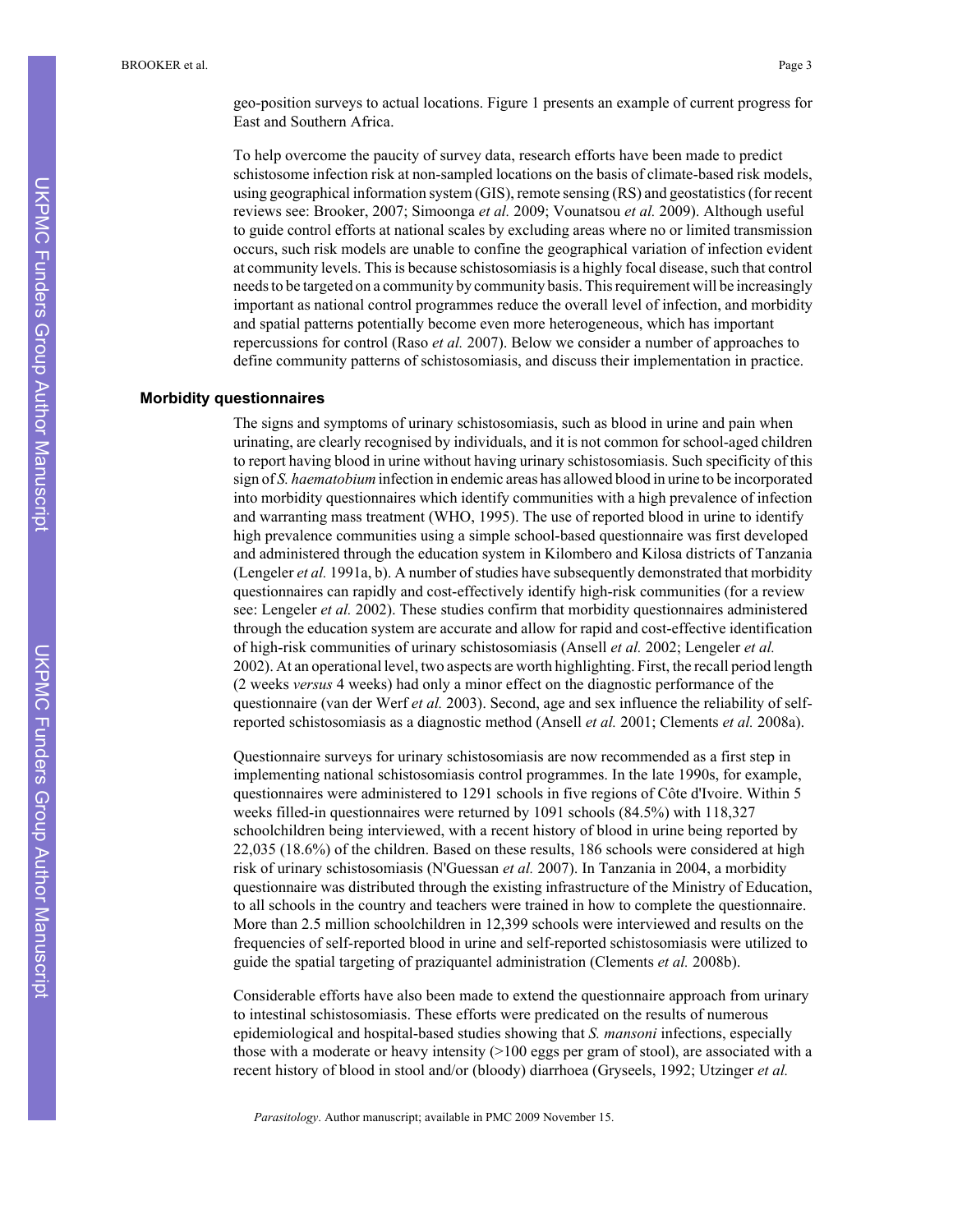1998), and that these symptoms are valuable markers for identification of high-risk communities of intestinal schistosomiasis (Utzinger *et al.* 2000; Lengeler *et al.* 2002). However, compared to urinary schistosomiasis, the questionnaire approach for intestinal schistosomiasis only showed a moderate sensitivity. It was thus concluded that parasitological validation should precede any large-scale use of questionnaires for rapid screening of intestinal schistosomiasis in a given epidemiological setting (Brooker *et al.* 2001; Lengeler *et al.* 2002).

#### **Rapid mapping of intestinal schistosomiasis**

Concerns about the lack of a reliable questionnaire approach for intestinal schistosomiasis and the need for further validation prompted researchers to explore alternative ways to reduce the sampling effort required to assess the prevalence and distribution of *S. mansoni*. Lot quality assurance sampling (LQAS) is an approach that relies on a relatively limited number of observations to classify sampling units so that a decision can be rapidly reached. Originally developed by industry to monitor production quality, it has been increasingly adapted for use in population health surveys (Robertson and Valadez, 2006). Recent operational research has highlighted the potential of LQAS for identifying high-risk communities for *S. mansoni* (Rabarijaona *et al.* 2001; Brooker *et al.* 2005). In this approach, a specified number of individuals are randomly selected to provide stool samples which are examined until either a predetermined number of infected individuals is identified, i.e. indicating a high prevalence  $(\geq 50\%)$ , or the specified number of individuals sampled without the threshold being reached, i.e. indicating a prevalence below 50% (WHO, 2002). A finer classification system may be provided by applying alternative, secondary sampling plans to data already collected and classified, by previously applied sampling plans, as coming from communities with a prevalence below 50%, and used to distinguish between moderate (20-49%) and low (<20%) prevalence schools (Brooker *et al.* 2005). The approach has the benefit of allowing the survey to stop as soon as it has sufficient information about the likely category of *S. mansoni* prevalence and facilitates an intervention strategy to be planned, e.g. mass treatment of entire communities with praziquantel where prevalence exceeds 50%.

In Uganda, a comprehensive investigation, employing a combination of computer simulations and field studies, showed that LQAS provides a highly reliable approach to classifying schools according to treatment strategy (Brooker *et al.* 2005). Cost-effectiveness analysis indicated that screening and treating schools on the basis of LQAS was more cost-effective that mass treating all schools without prior screening in a given district. On the basis of these results, the Ugandan national helminth control programme determined in 2006, to undertake nationwide rapid mapping survey using LQAS to assess the status of *S. mansoni* following several treatment rounds. The purpose of the investigation was to classify schools according to different prevalence thresholds: <20%, 20-50% and >50%, in order to direct the future treatment strategy for the national control programme. Comparing these rapid mapping results against parasitological data collected prior to treatment (Kabatereine *et al.* 2004), it can be seen that greatest apparent change occurred along the Nile basin in the north-western region of the country and along the shores of Lake Albert (Figure 2). The results also highlight that areas of high prevalence of *S. mansoni* still exist and reveals additional districts where treatment is warranted. Although illustrative, such mapping results cannot definitively assess programme impact – a robust analysis of programme impact is presented elsewhere (Kabatereine *et al.* 2007) – but can provide useful qualitative information for planning purposes as control programmes roll out. The overall estimated cost of the rapid mapping investigation was US\$ 21,182, illustrating the low cost of the approach to rapidly assess the distribution of intestinal schistosomiasis at a national level. The approach could be further simplified if combined with rapid, yet reliable diagnosis, which we now consider.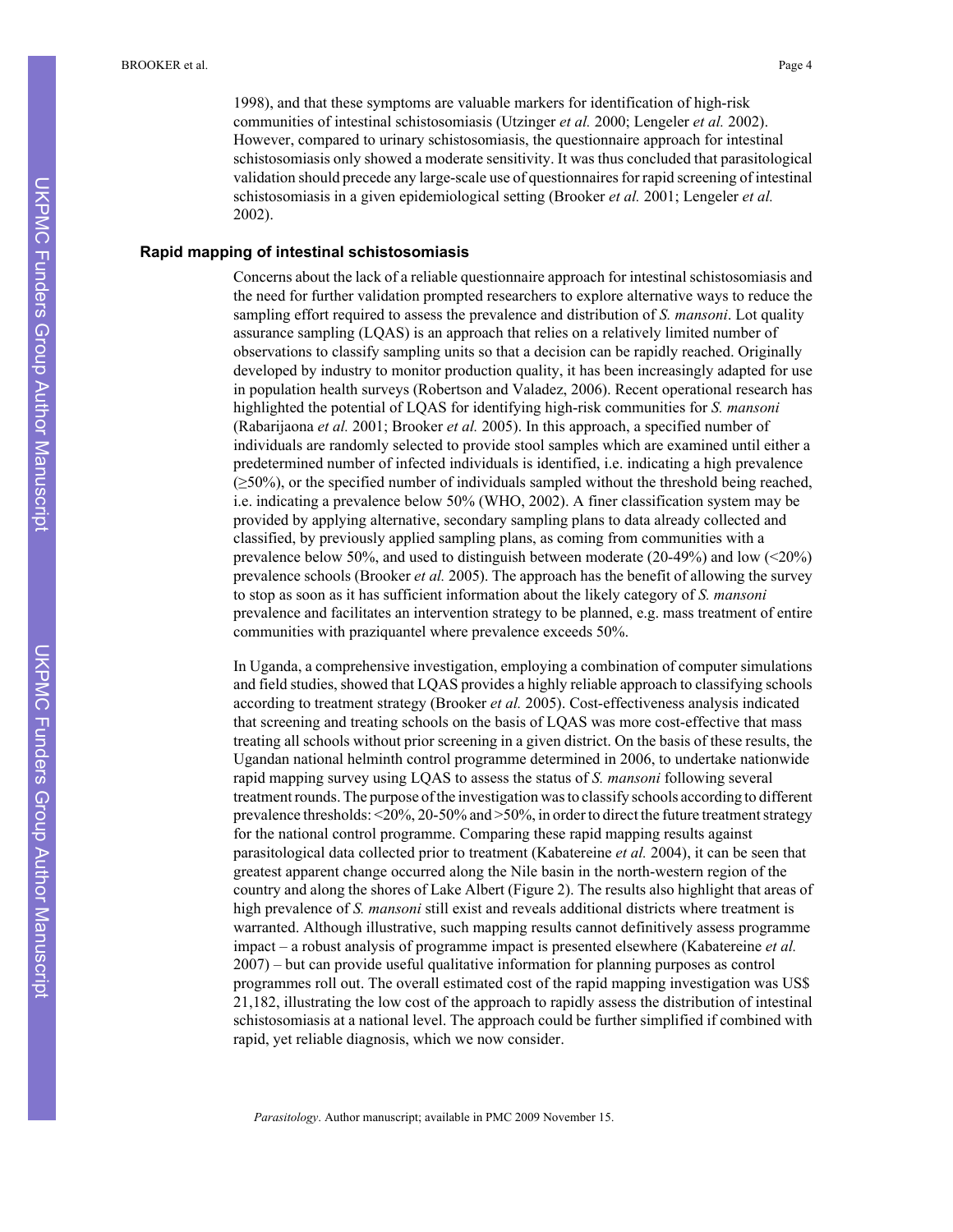#### **Rapid diagnosis of schistosomiasis**

Reliable and rapid diagnosis is central to the mapping of schistosomiasis. The 'gold' standard for diagnosing schistosomiasis, particularly in the early stages of control when morbidity reduction is the declared objective, is the detection of distinctive eggs in urine by the filtration method (for *S. haematobium*) or in stool by the Kato-Katz technique or other direct methods (for *S. mansoni*) (Bergquist *et al.* 2009). However, stool examination suffers day-to-day and intra-specimen variation in egg output necessitating sample collection over consecutive days to ensure maximal sensitivity (de Vlas and Gryseels, 1992; Engels *et al.* 1996, 1997; Utzinger *et al.* 2001). Moreover, urine filtration and Kato-Katz thick smear examination require expert microscopy.

For *S. haematobium*, testing urine with reagent strips for blood is a simple, indirect method of identifying infected individuals and who require treatment (Mafe, 1997; Lengeler *et al.* 2002). A wealth of studies report high sensitivity and specificity of reagent strips when compared to urine filtration when both methods were performed by research teams (Table 1). Furthermore, studies show that training of teachers (usually within half a day) allow for subsequent reagent strip testing by the teachers, resulting in moderate to high sensitivity and specificity (Table 2).

One limitation of haematuria reagent strips is that they can be affected by factors such as menstruation and genitourinary infections (Hall and Fentiman, 1999; Poggensee *et al.* 2000). A further shortcoming is that they are semi-quantitative and have a limited concentration detection range. Such limitations have prompted researchers to investigate alternative rapid diagnosis methods. In recent years, the diagnosis of many tropical diseases, including malaria, has been greatly enhanced by the use of easy-to-use and accurate immunological tests, where relevant parasite antigens are detected in finger-prick blood (Moody, 2002; Marx *et al.* 2005). Although accurate, non-invasive rapid antigen detection assays are currently available for lymphatic filariasis, onchocerciasis and visceral leishmaniasis (Weil *et al.* 1997; Ayong *et al.* 2005; Chappuis *et al.* 2006), progress in this area for schistosomiasis has been slow.

Schistosome antigens are readily detectable in sera, but sample collection requiring venopuncture is often unpractical, not widely accepted, and requires trained personnel. An alternative diagnostic method is based on schistosome circulating cathodic antigens (CCA), which are excreted in both serum and urine. For practical convenience, a urine-based test has sought to be developed. The first such test was an enzyme-linked immunosorbent assay (ELISA), which led to a dipstick format (van Etten *et al.* 1997). More recent attention has focused upon immuno-lateral flow principles, which utilise capillary diffusion of reagents through nitrocellulose strips (van Dam *et al.* 2004). A CCA-based dipstick became commercially available in 2003 from BV European Veterinary Laboratory. Field evaluations in Burkina Faso, Niger, Uganda and Zanzibar showed that the test was insensitive in detecting urinary schistosomiasis but highly (80%) sensitive and specific in the detection of intestinal schistosomiasis (Stothard *et al.* 2006). Studies in Ethiopia confirmed the high sensitivity and specificity of CCA-based dipsticks for *S. mansoni* but showed a lower sensitivity in low transmission settings (Legesse and Erko, 2007, 2008). Other work in Ethiopia found a low sensitivity (52%) and specificity (64%) for the detection of *S. haematobium* (Ayele *et al.* 2008), thereby supporting the claim by Stothard and colleagues that CCA-based dipsticks have no or limited value for detection for *S. haematobium*. A current limitation of using CCA dipsticks for *S. mansoni* is the prohibitively expensive cost, which is presently at US\$ 2.6 per test.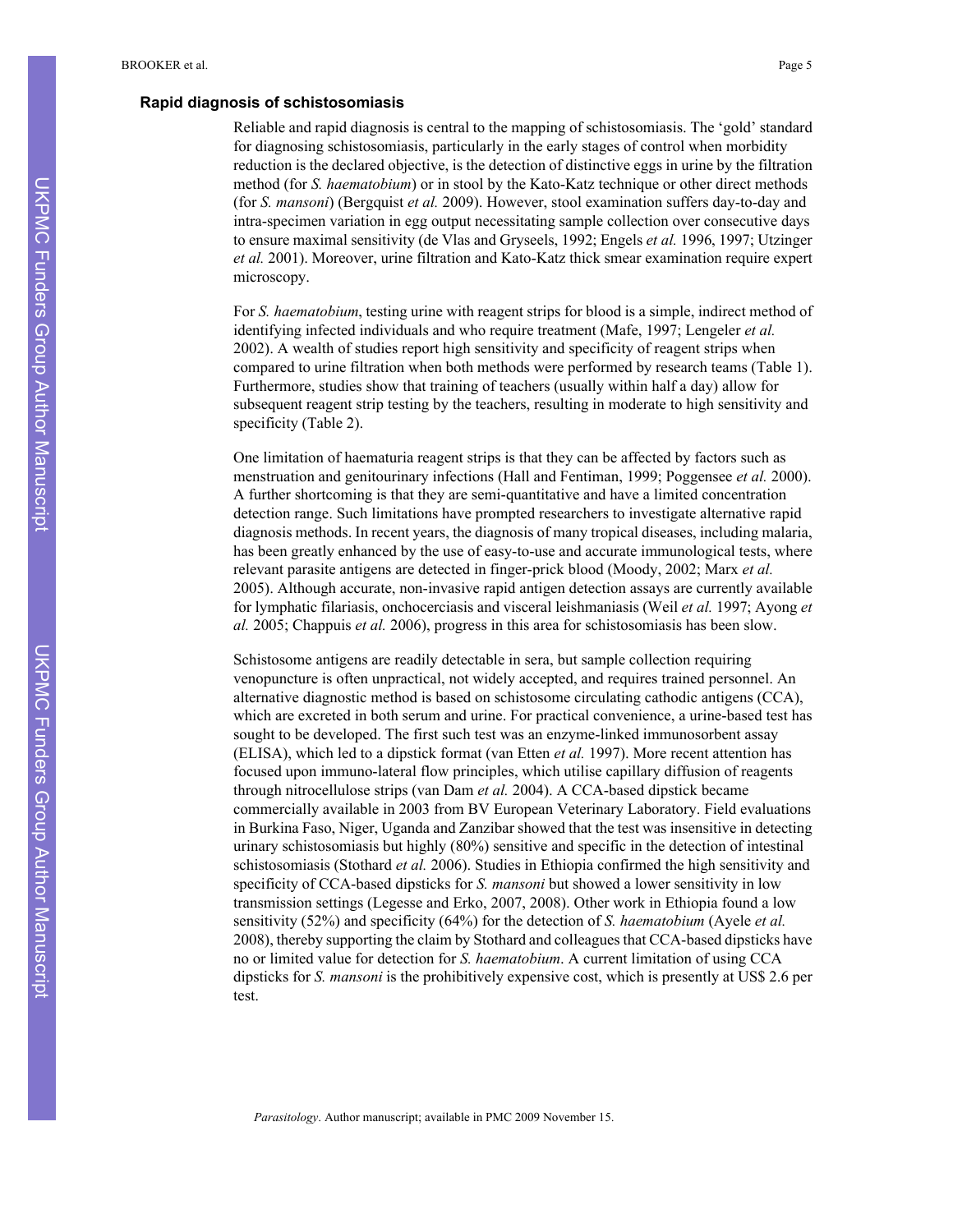### **RAPID MAPPING OF OTHER NTDS**

The rapid assessment of schistosomiasis has been able to successfully build upon rapid mapping methods developed for other NTDs. The first such method was for onchocerciasis, a disease caused by infection with a parasitic filarial worm, *Onchocerca volvulus*. Control of onchocerciasis involves the yearly mass community-directed distribution of ivermectin as part of the African Programme for Onchocerciasis Control (APOC). Priority areas for mass distribution of ivermectin are identified on the basis of the rapid epidemiological mapping of onchocerciasis (REMO) method, which takes into consideration specific spatioepidemiological characteristics of the disease (spatial distribution of vectors in breeding sites along fast-flowing and well oxygenated rivers) to identify areas likely to be at high risk (Ngoumou *et al.* 1994; Katabarwa *et al.* 1999). A subsample of communities in identified areas are then screened using the rapid epidemiological assessment for onchocerciasis (REA) method, which is based on the estimation of the prevalence of onchocercal nodules in adult males using simple palpation. Results of REMO have been effectively incorporated into a GIS to visualize priority areas for mass distribution of ivermectin and estimate the number of individuals to be treated, and has greatly helped APOC to prioritize allocation of resources according to need (Noma *et al.* 2002).

The approach has also been extended to rapidly map *Loa loa* (loiasis) using the rapid assessment procedure for loiasis (RAPLOA) method (TDR, 2001; Takougang *et al.* 2002). Individuals with high microfilarial loads of *L. loa* are at increased risk of neurologic serious adverse events following ivermectin treatment against onchocerciasis, and it is therefore important to identify areas of high loiasis risk as part of onchocerciasis control efforts. The RAPLOA approach correlates the proportion of community members reporting a history of eyeworm with the prevalence of high-intensity *L. loa* microfilaremia in that community, and is used to rapidly assess areas at potential risk of treatment-related *L. loa* encephalopathy. Work in Cameroon has demonstrated that RAPLOA and REA could be used simultaneously to rapidly evaluate loiasis and onchocerciasis endemicity in areas targeted by APOC for safe treatment with ivermectin (Wanji *et al.* 2005). As with schistosomiasis, spatial risk mapping can successfully exclude areas of zero or low loiasis transmission prior to rapid assessment surveys (Diggle *et al.* 2007).

The implementation of control efforts against lymphatic filariasis, a disease caused by the filarial parasite *Wuchereria bancrofti*, has also benefited from a rapid mapping approach. WHO recommends that the control of lymphatic filariasis is based on MDA with either ivermectin or diethylcarbamazine (DEC) plus albendazole in areas where prevalence exceeds 1% (WHO, 2000). As a first step in development of national control programmes, comprehensive survey data are essential. Rapid mapping of lymphatic filariasis has been made feasible by the development of immunochromatographic card tests (ICT) for the detection of circulating Og4C3 antigen from adult *W. bancrofti* filarial antigenaemia as well as standardised sampling strategies (WHO, 2000). These sampling strategies have included the use of a spatial sampling grid with either 25 km or 50 km between sampled communities and geostatistical modelling for predicting infection in non-sampled areas, an approach which has been validated (Gyapong and Remme, 2001) and subsequently used to map the distribution of *W. bancrofti* in West Africa (Gyapong *et al.* 2002) and Uganda (Onapa *et al.* 2005). Other analyses suggest, however, that endemic foci can persist within the interstices of the proposed grid and that smaller grids are required (Srividya *et al.* 2002). Another sampling method has been the adaptation of LQAS whereby a minimum of 100 individuals are tested in each community (or school), and then if one or more were found to be positive no further testing was done and MDA will be provided throughout the district in which the community is located. Otherwise, up to 250 individuals are tested to ensure that infection does not exceed 1%. This approach has successfully been used to map infection in Nepal (Sherchand *et al.* 2003) and Haiti (Beau de Rochars *et al.*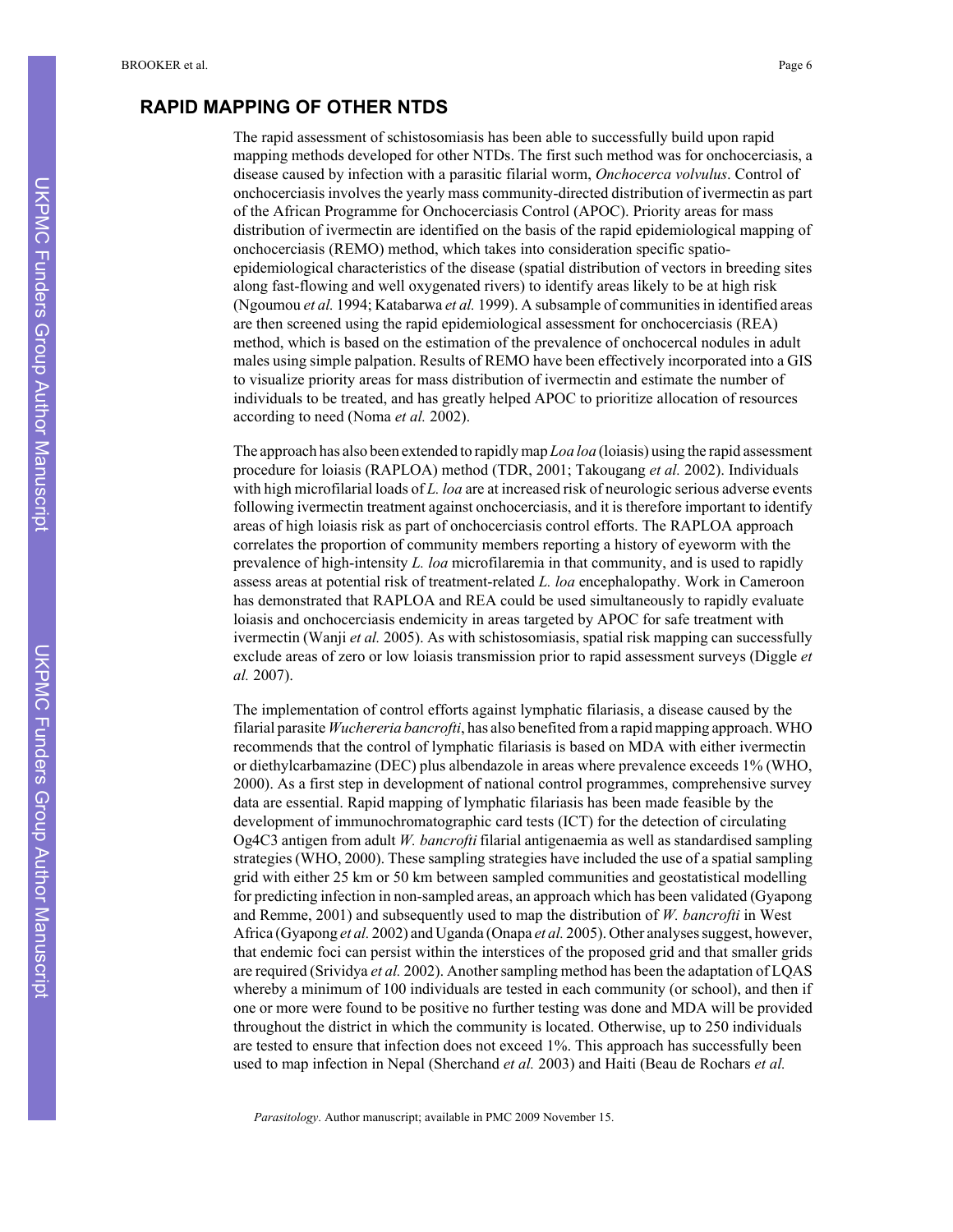2004). LQAS has also been used to monitor coverage after every round of MDA as part of the India national lymphatic filariasis control programme (Vanamail *et al.* 2006).

In addition to lymphatic filariasis and *S. mansoni*, LQAS has been employed to help identify priority areas for interventions targeting blinding trachoma caused by the bacterium *Chlamydia trachomatis* (Myatt *et al.* 2003) and human African trypanosomiasis (Hutin *et al.* 2004). To our knowledge, no attempts have been made thus far to use LQAS for rapid identification of high-risk communities of STH. This is rather surprising, as stool samples can be readily examined for the presence of *S. mansoni* and other helminth eggs, and hence holds promise for prioritizing control not only of intestinal schistosomiasis but also STH (Hugh Sturrock *et al.* manuscript in preparation).

# **FUTURE DIRECTIONS**

In the last two decades, there have been significant developments in methods for identifying at-risk populations for control programmes targeting schistosomiasis, using questionnaire surveys, GIS, and rapid survey methodologies. Practical, low-cost applications of these methods are now being implemented at national and regional scales. More recent interest has focused on the potential of integrating a number of NTD interventions which deliver population-based chemotherapy (WHO, 2006; Hotez *et al.* 2007). The effectiveness of such integrated programmes will crucially depend on the geographical overlap between the different NTDs. However, in spite being co-endemic in individual countries (Brady *et al.* 2006), different NTDs can in certain settings, for example, Uganda (Kolaczinski *et al.* 2007), exhibit limited geographical overlap at sub-national scales, necessitating a more geographically targeted approach for integrated NTD control (Brooker and Utzinger, 2007). Thus, research efforts should be undertaken to determine the optimal strategy of rapidly and simultaneously assessing a number of NTDs. An immediate question that arises is whether it is possible to develop an integrated rapid mapping approach.

As a first step, we have previously proposed that the spatial co-distribution of different NTDs over large geographical areas, such as at continental and regional scales, can be based initially on climate-based disease risk maps (Brooker *et al.* 2006; Brooker, 2007; Brooker and Utzinger, 2007). Such models also have a role in defining co-distribution at local levels (Raso *et al.* 2006b; Brooker and Clements, 2009). At finer scales, however, there will remain a need to undertake rapid and inexpensive assessments of infection levels to guide local integrated control. As outlined here, a number of simple (though not always cheap) approaches, including the use of questionnaires and rapid antigen detection assays, are currently available. An issue which merits further attention, and is indeed germane to the sustainable implementation of NTD control, includes investigation into how these assessment tools can be cost-effectively and practically combined into a single, simple survey methodology.

There are, however, a number of important differences in the mapping approaches used by various NTD programmes, which makes the move to an integrated mapping approach particularly challenging. First, the target age group for sampling differs among the major NTDs: school-aged children for schistosomiasis and STH, persons aged 10 years or above for lymphatic filariasis, and adults for onchocerciasis. Second, the number of individuals to be sampled depends, in part, on the prevalence threshold used to denote the need for MDA: because the threshold for lymphatic filariasis is 1%, up to 250 individuals per community are sampled; this contrasts the 50 children per school for schistosomiasis and STH, or even lower numbers when using LQAS. Third, the inherent spatial heterogeneity of infection varies among the different NTDs (Gyapong *et al.* 2002; Srividya *et al.* 2002; Brooker *et al.* 2004; Raso *et al.* 2006a, b; Brooker, 2007) and this necessarily has implications for the spatial density of sampling. Fourth, various tests and approaches are used to diagnose infection (urine, stool and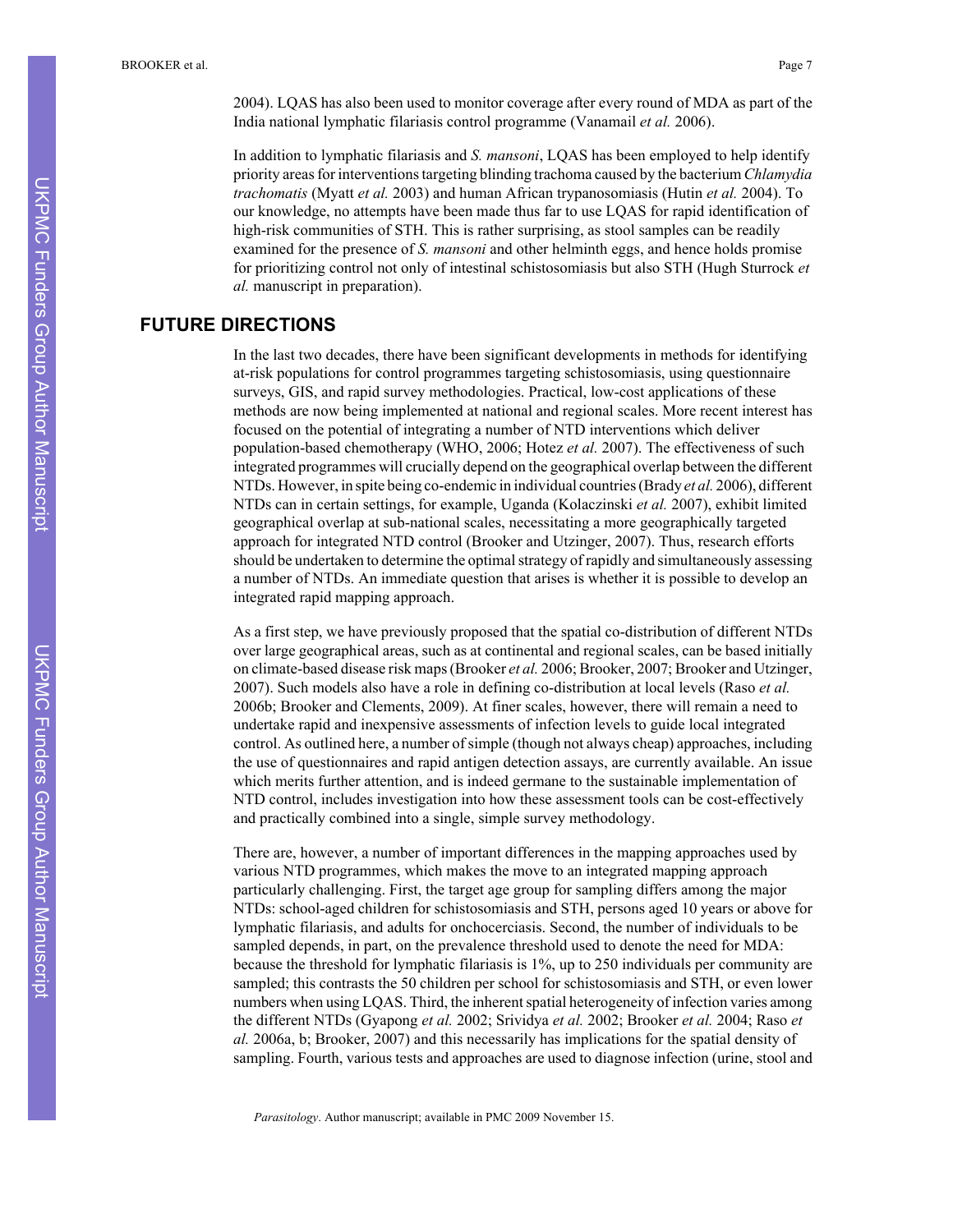blood), and this adds complication and expense to any integrated survey. Finally, the geographical unit at which interventions are implemented varies: whole districts for lymphatic filariasis and perhaps STH, communities or schools for schistosomiasis and onchocerciasis. Any integrated mapping approach would need to reconcile such differences, and the approach would need to be constantly adapted in response to progress made and as a function of the stage of control of different NTDs.

Notwithstanding these challenges, we believe that the issue of rapid, low-cost assessment methods will gain even greater importance as control programmes are increasingly implemented and the aims of control programmes, move from morbidity control to transmission control (Bergquist *et al.* 2009). The identification of remaining pockets of high transmission in areas of low endemicity will become more difficult as a large amount of unnecessary assessments will need to be conducted. Thus, novel approaches to rapid assessment must be developed. A recent study in Brazil has explored the use of schoolchildren as indicators for the identification of *S. mansoni*-positive family members in an area of low endemicity (Massara *et al.* 2006). Although the approach had a relatively low sensitivity (50%), it had a high negative predictive value (87%) suggesting that few positive family members of schoolchildren with a negative stool result are missed. Further evaluation of this approach in other settings and for different diseases is clearly warranted.

For example, as malaria control efforts are intensified in Africa and elsewhere, indeed with renewed efforts towards local elimination and global eradication, there is a pressing need for rapid assessment methods to guide interventions. The usefulness of rapid malaria assessment in urban areas, including collection of health statistics, health facility-based surveys, vector breeding site surveys, and school parasite surveys, has recently been evaluated in four cities across Africa (Wang *et al.* 2005). It would be interesting to evaluate this approach and to investigate alternative rapid malaria assessment methods, including LQAS (Rabarijaona *et al.* 2001), in rural settings.

The research reviewed here provide salient, evidence-based approaches to rapidly understanding the prevalence and distribution of schistosomiasis and other NTDs in order to facilitate the design and implementation of sustainable development programmes. Alternative rapid assessment methods and their cost-effectiveness should continue to be investigated. We hope this review will stimulate a concerted research effort in the future.

### **Acknowledgments**

SB is supported by a Career Development Fellowship (081673) from the Wellcome Trust and JU acknowledges the financial support of the Swiss National Science Foundation (project no. PPOOB--102883, PPOOB--119129). Support for the LQAS survey in Uganda was provided by the Schistosomiasis Control Initiative of Imperial College.

### **References**

- Ansell J, Guyatt HL. Comparative cost-effectiveness of diagnostic tests for urinary schistosomiasis and the implications for school health programmes. Annals of Tropical Medicine and Parasitology 2002;96:145–153. [PubMed: 12080975]
- Ansell J, Guyatt H, Hall A, Kihamia C, Bundy DAP. The effects of sex and age of responders on the reliability of self-diagnosed infection: a study of self-reported urinary schistosomiasis in Tanzanian school children. Social Science and Medicine 2001;53:957–967. [PubMed: 11522140]
- Ayele B, Erko B, Legesse M, Hailu A, Medhin G. Evaluation of circulating cathodic antigen (CCA) strip for diagnosis of urinary schistosomiasis in Hassoba school children, Afar, Ethiopia. Parasite 2008;15:69–75. [PubMed: 18416249]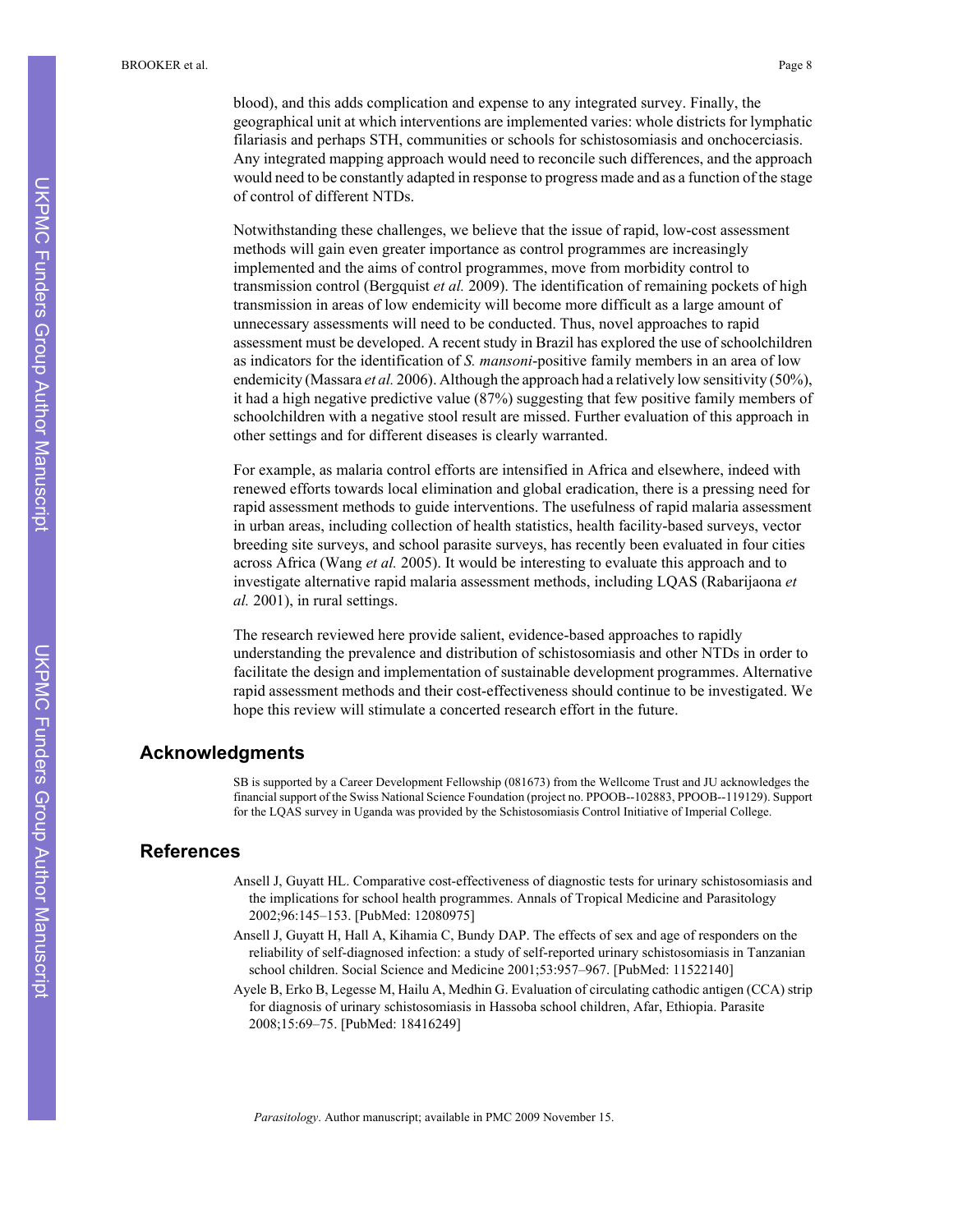- Ayong LS, Tume CB, Wembe FE, Simo G, Asonganyi T, Lando G, Ngu JL. Development and evaluation of an antigen detection dipstick assay for the diagnosis of human onchocerciasis. Tropical Medicine and International Health 2005;10:228–233. [PubMed: 15730506]
- Beau de Rochars MV, Milord MD, St Jean Y, Désormeaux AM, Dorvil JJ, Lafontant JG, Addiss DG, Streit TG. Geographic distribution of lymphatic filariasis in Haiti. American Journal of Tropical Medicine and Hygiene 2004;71:598–601. [PubMed: 15569791]
- Bergquist R, Johansen MV, Utzinger J. Diagnostic dilemmas in helminthology: what tools to use and when? Trends in Parasitology 2009;25in press
- Birrie H, Medhin G, Jemaneh L. Comparison of urine filtration and a chemical reagent strip in the diagnosis of urinary schistosomiasis in Ethiopia. East African Medical Journal 1995;72:180–185. [PubMed: 7796771]
- Brady MA, Hooper PJ, Ottesen EA. Projected benefits from integrating NTD programs in sub-Saharan Africa. Trends in Parasitology 2006;22:285–291. [PubMed: 16730230]
- Brooker S. Spatial epidemiology of human schistosomiasis in Africa: risk models, transmission dynamics and control. Transactions of the Royal Society of Tropical Medicine and Hygiene 2007;101:1–8. [PubMed: 17055547]
- Brooker S, Clements ACA. Spatial heterogeneity of parasite co-infection: determinants and geostatistical prediction at regional scales. International Journal for Parasitology 2009;39:591–597. [PubMed: 19073189]
- Brooker S, Clements ACA, Bundy DAP. Global epidemiology, ecology and control of soil-transmitted helminth infections. Advances in Parasitology 2006;62:223–265.
- Brooker S, Kabatereine NB, Fleming F, Devlin N. Cost and cost-effectiveness of nationwide schoolbased helminth control in Uganda: intra-country variation and effects of scaling-up. Health Policy and Planning 2008;23:24–35. [PubMed: 18024966]
- Brooker S, Kabatereine NB, Myatt M, Stothard JR, Fenwick A. Rapid assessment of *Schistosoma mansoni*: the validity, applicability and cost-effectiveness of the lot quality assurance sampling method in Uganda. Tropical Medicine and International Health 2005;10:647–658. [PubMed: 15960703]
- Brooker S, Kabatereine NB, Tukahebwa EM, Kazibwe F. Spatial analysis of the distribution of intestinal nematode infections in Uganda. Epidemiology and Infection 2004;132:1065–1071. [PubMed: 15635963]
- Brooker S, Miguel EA, Waswa P, Namunyu R, Moulin S, Guyatt H, Bundy DAP. The potential of rapid screening methods for *Schistosoma mansoni* in western Kenya. Annals of Tropical Medicine and Parasitology 2001;95:343–351. [PubMed: 11454244]
- Brooker S, Rowlands M, Haller L, Savioli L, Bundy DAP. Towards an atlas of human helminth infection in sub-Saharan Africa: the use of geographical information systems (GIS). Parasitology Today 2000;16:303–307. [PubMed: 10858650]
- Brooker S, Utzinger J. Integrated disease mapping in a polyparasitic world. Geospatial Health 2007;1:141–146. [PubMed: 18686239]
- Bundy, DAP.; Shaeffer, S.; Jukes, M.; Beegle, K.; Gillespie, A.; Drake, L.; Lee, Seung-hee Frances; Hoffman, AM.; Jones, J.; Mitchell, A.; Wright, C.; Barcelona, D.; Camara, B.; Golmar, C.; Savioli, L.; Takeuchi, T.; Sembene, M. School based health and nutrition programs. In: Jamison, D.; Breman, JG.; Measham, AR.; Alleyne, G.; Claeson, M.; Evans, D.; Jha, P.; Mills, A.; Musgrove, P., editors. Disease Control Priorities in Developing Countries. Vol. Second Edition. The World Bank and Oxford University Press; NY, USA: 2006. p. 1091-1108.
- Chappuis F, Rijal S, Jha UK, Desjeux P, Karki BM, Koirala S, Loutan L, Boelaert M. Field validity, reproducibility and feasibility of diagnostic tests for visceral leishmaniasis in rural Nepal. Tropical Medicine and International Health 2006;11:31–40. [PubMed: 16398753]
- Clements ACA, Barnett AG, Nyandindi U, Lwambo NJ, Kihamia CM, Blair L. Age and gender effects in self-reported urinary schistosomiasis in Tanzania. Tropical Medicine and International Health 2008a;13:713–721. [PubMed: 18419586]
- Clements ACA, Brooker S, Nyandindi U, Fenwick A, Blair L. Bayesian spatial analysis of a national urinary schistosomiasis questionnaire to assist geographic targeting of schistosomiasis control in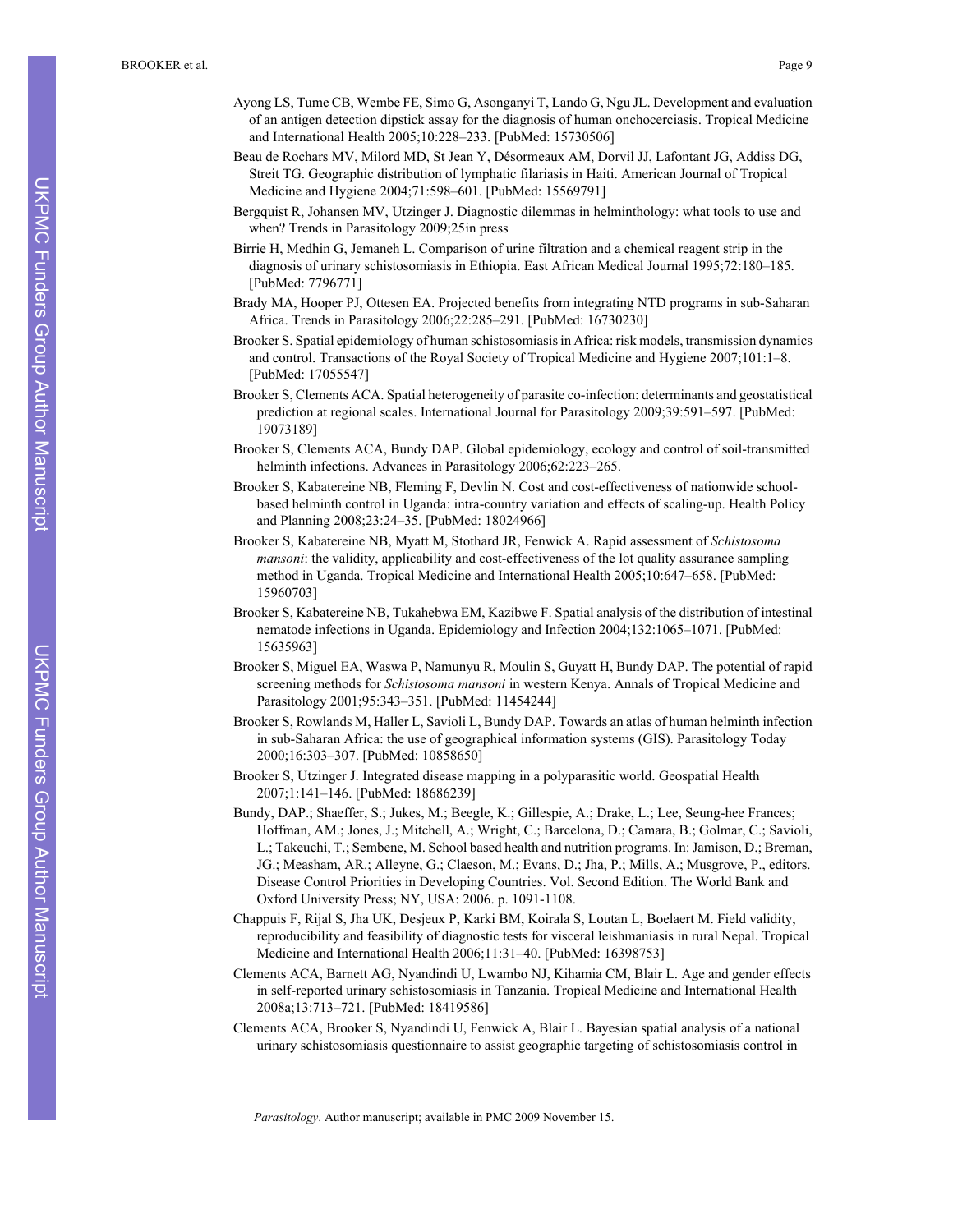Tanzania, East Africa. International Journal for Parasitology 2008b;38:401–415. [PubMed: 17920605]

- Danso-Appiah A, Garner P, Olliaro PL, Utzinger J. Treatment of urinary schistosomiasis: methodological issues and research needs identified through a Cochrane systematic review. Parasitology. (to be published in the same special issue of Parasitology: COPY EDITOR, please provide volume and page numbers). 2009
- de Vlas SJ, Gryseels B. Underestimation of *Schistosoma mansoni* prevalences. Parasitology Today 1992;8:274–277. [PubMed: 15463638]
- Diggle PJ, Thomson MC, Christensen OF, Rowlingson B, Obsomer V, Gardon J, Wanji S, Takougang I, Enyong P, Kamgno J, Remme JH, Boussinesq M, Molyneux DH. Spatial modelling and the prediction of *Loa loa* risk: decision making under uncertainty. Annals of Tropical Medicine and Parasitology 2007;101:499–509. [PubMed: 17716433]
- Doumenge, JP.; Mott, KE.; Cheung, C.; Villenave, D.; Chapuis, O.; Perrin, MF.; Read-Thomas, G. Atlas of the global distribution of schistosomiasis. World Health Organization; Geneva: 1987.
- Engels D, Sinzinkayo E, Gryseels B. Day-to-day egg count fluctuation in *Schistosoma mansoni* infection and its operational implications. American Journal of Tropical Medicine and Hygiene 1996;54:319– 324. [PubMed: 8615440]
- Engels D, Sinzinkayo E, Gryseels B. Intraspecimen fecal egg count variation in *Schistosoma mansoni* infection. American Journal of Tropical Medicine and Hygiene 1997;57:571–577. [PubMed: 9392598]
- French MD, Rollinson D, Basáñez MG, Mgeni AF, Khamis IS, Stothard JR. School-based control of urinary schistosomiasis on Zanzibar, Tanzania: monitoring micro-haematuria with reagent strips as a rapid urological assessment. Journal of Pediatric Urology 2007;3:364–368. [PubMed: 18947774]
- Gryseels B. Morbidity due to infection with *Schistosoma mansoni*: an update. Tropical and Geographical Medicine 1992;44:189–200. [PubMed: 1455521]
- Gyapong JO, Kyelem D, Kleinschmidt I, Agbo K, Ahouandogbo F, Gaba J, Owusu-Banahene G, Sanou S, Sodahlon YK, Biswas G, Kale OO, Molyneux DH, Roungou JB, Thomson MC, Remme J. The use of spatial analysis in mapping the distribution of bancroftian filariasis in four West African countries. Annals of Tropical Medicine and Parasitology 2002;96:695–705. [PubMed: 12537631]
- Gyapong JO, Remme JFH. Validation of a rapid assessment method for the distribution of Bancroftian filariasis. Transactions of the Royal Society of Tropical Medicine and Hygiene 2001;95:681–686. [PubMed: 11816445]
- Hall A, Fentiman A. Blood in the urine of adolescent girls in an area of Ghana with a low prevalence of infection with *Schistosoma haematobium*. Transactions of the Royal Society of Tropical Medicine and Hygiene 1999;93:411–412. [PubMed: 10674091]
- Hotez PJ, Molyneux DH, Fenwick A, Kumaresan J, Ehrlich Sachs S, Sachs JD, Savioli L. Control of neglected tropical diseases. New England Journal of Medicine 2007;357:1018–1027. [PubMed: 17804846]
- Hutin YJ, Legros D, Owini V, Brown V, Lee E, Mbulamberi D, Paquet C. *Trypanosoma brucei gambiense* trypanosomiasis in Terego county, northern Uganda, 1996: a lot quality assurance sampling survey. American Journal of Tropical Medicine and Hygiene 2004;70:390–394. [PubMed: 15100452]
- Kabatereine NB, Brooker S, Koukounari A, Kazibwe F, Tukahebwa EM, Fleming FM, Zhang Y, Webster JP, Stothard JR, Fenwick A. Impact of a national helminth control programme on infection and morbidity in Ugandan schoolchildren. Bulletin of the World Health Organization 2007;85:91–99. [PubMed: 17308729]
- Katabarwa M, Onapa AW, Nakileza B. Rapid epidemiological mapping of onchocerciasis in areas of Uganda where *Simulium neavei* sl is the vector. East African Medical Journal 1999;76:440–446. [PubMed: 10520349]
- Kolaczinski J, Kabatereine NB, Onapa A, Ndyomugyengi R, Kakmebo AS, Brooker S. Neglected tropical diseases in Uganda: the prospect and challenge of integrated control. Trends in Parasitology 2007;23:485–493. [PubMed: 17826335]
- Kurowski C, Wyss K, Abdulla S, Mills A. Scaling up priority health interventions in Tanzania: the human resources challenge. Health Policy and Planning 2007;22:113–127. [PubMed: 17485419]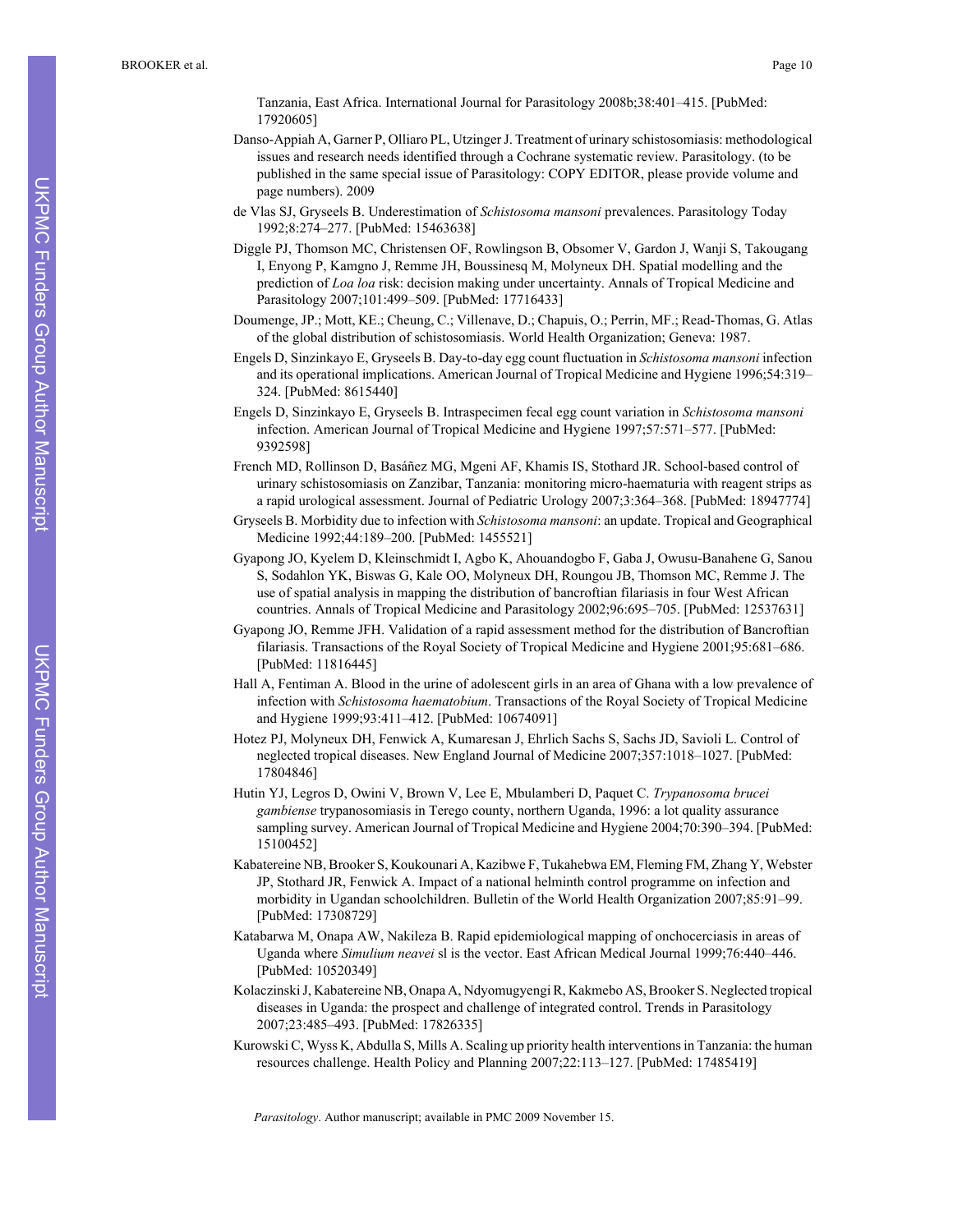- Lammie PJ, Fenwick A, Utzinger J. A blueprint for success: integration of neglected tropical disease control programmes. Trends in Parasitology 2006;22:313–321. [PubMed: 16713738]
- Legesse M, Erko B. Field-based evaluation of a reagent strip test for diagnosis of *Schistosoma mansoni* by detecting circulating cathodic antigen in urine before and after chemotherapy. Transactions of the Royal Society of Tropical Medicine and Hygiene 2007;101:668–673. [PubMed: 17368699]
- Legesse M, Erko B. Field-based evaluation of a reagent strip test for diagnosis of schistosomiasis mansoni by detecting circulating cathodic antigen (CCA) in urine in low endemic area in Ethiopia. Parasite 2008;15:151–155. [PubMed: 18642508]
- Lengeler C, de Savigny D, Mshinda H, Mayombana C, Tayari S, Hatz C, Degrémont A, Tanner M. Community-based questionnaires and health statistics as tools for the cost-efficient identification of communities at risk of urinary schistosomiasis. International Journal of Epidemiology 1991a;20:796– 807. [PubMed: 1955266]
- Lengeler C, Kilima P, Mshinda H, Morona D, Hatz C, Tanner M. Rapid, low-cost, two-step method to screen for urinary schistosomiasis at the district level: the Kilosa experience. Bulletin of the World Health Organization 1991b;69:179–189. [PubMed: 1907220]
- Lengeler C, Utzinger J, Tanner M. Questionnaires for rapid screening of schistosomiasis in sub-Saharan Africa. Bulletin of the World Health Organization 2002;80:235–242. [PubMed: 11984610]
- Mafe MA. The diagnostic potential of three indirect tests for urinary schistosomiasis in Nigeria. Acta Tropica 1997;68:277–284. [PubMed: 9492912]
- Mafe MA, von Stamm T, Utzinger J, N'Goran EK. Control of urinary schistosomiasis: an investigation into the effective use of questionnaires to identify high-risk communities and individuals in Niger State, Nigeria. Tropical Medicine and International Health 2000;5:53–63. [PubMed: 10672206]
- Marx A, Pewsner D, Egger M, Nüesch R, Bucher HC, Genton B, Hatz C, Jüni P. Meta-analysis: accuracy of rapid tests for malaria in travelers returning from endemic areas. Annals of Internal Medicine 2005;142:836–846. [PubMed: 15897534]
- Massara CL, Peixoto SV, Enk MJ, da Silva Barros H, dos Santos Carvalho O, Sakurai E, Schall V. Evaluation of an improved approach using residences of schistosomiasis-positive school children to identify carriers in an area of low endemicity. American Journal of Tropical Medicine and Hygiene 2006;74:495–499. [PubMed: 16525112]
- Mathieu E, Deming M, Lammie PJ, McLaughlin SI, Beach MJ, Deodat DJ, Addiss DG. Comparison of methods for estimating drug coverage for filariasis elimination, Leogane commune, Haiti. Transactions of the Royal Society of Tropical Medicine and Hygiene 2003;97:501–505. [PubMed: 15307410]
- Molyneux DH, Hotez PJ, Fenwick A. "Rapid-impact interventions": how a policy of integrated control for Africa's neglected tropical diseases could benefit the poor. PLoS Medicine 2005;2:e336. [PubMed: 16212468]
- Moody A. Rapid diagnostic tests for malaria parasites. Clinical Microbiology Reviews 2002;15:66–78. [PubMed: 11781267]
- Mtasiwa D, Mayombana C, Kilima P, Tanner M. Validation of reagent sticks in diagnosing urinary schistosomiasis in an urban setting. East African Medical Journal 1996;73:198–200. [PubMed: 8698022]
- Myatt M, Limburg H, Minassian D, Katyola D. Field trial of applicability of lot quality assurance sampling survey method for rapid assessment of prevalence of active trachoma. Bulletin of the World Health Organization 2003;81:877–885. [PubMed: 14997240]
- N'Goran EK, Utzinger J, Traore M, Lengeler C, Tanner M. Identification rapide par questionnaire des principaux foyers de bilharziose urinaire au centre de la Côte d'Ivoire. Médecine Tropicale 1998;58:253–260.
- Ngoumou P, Walsh JF, Mace JM. A rapid mapping technique for the prevalence and distribution of onchocerciasis: a Cameroon case study. Annals of Tropical Medicine and Parasitology 1994;88:463– 474. [PubMed: 7979636]
- N'Guessan NA, Acka CA, Utzinger J, N'Goran EK. Identification des régions à haut risque de schistosomoses en Côte d'Ivoire. Bulletin de la Société de Pathologie Exotique 2007;100:119–123.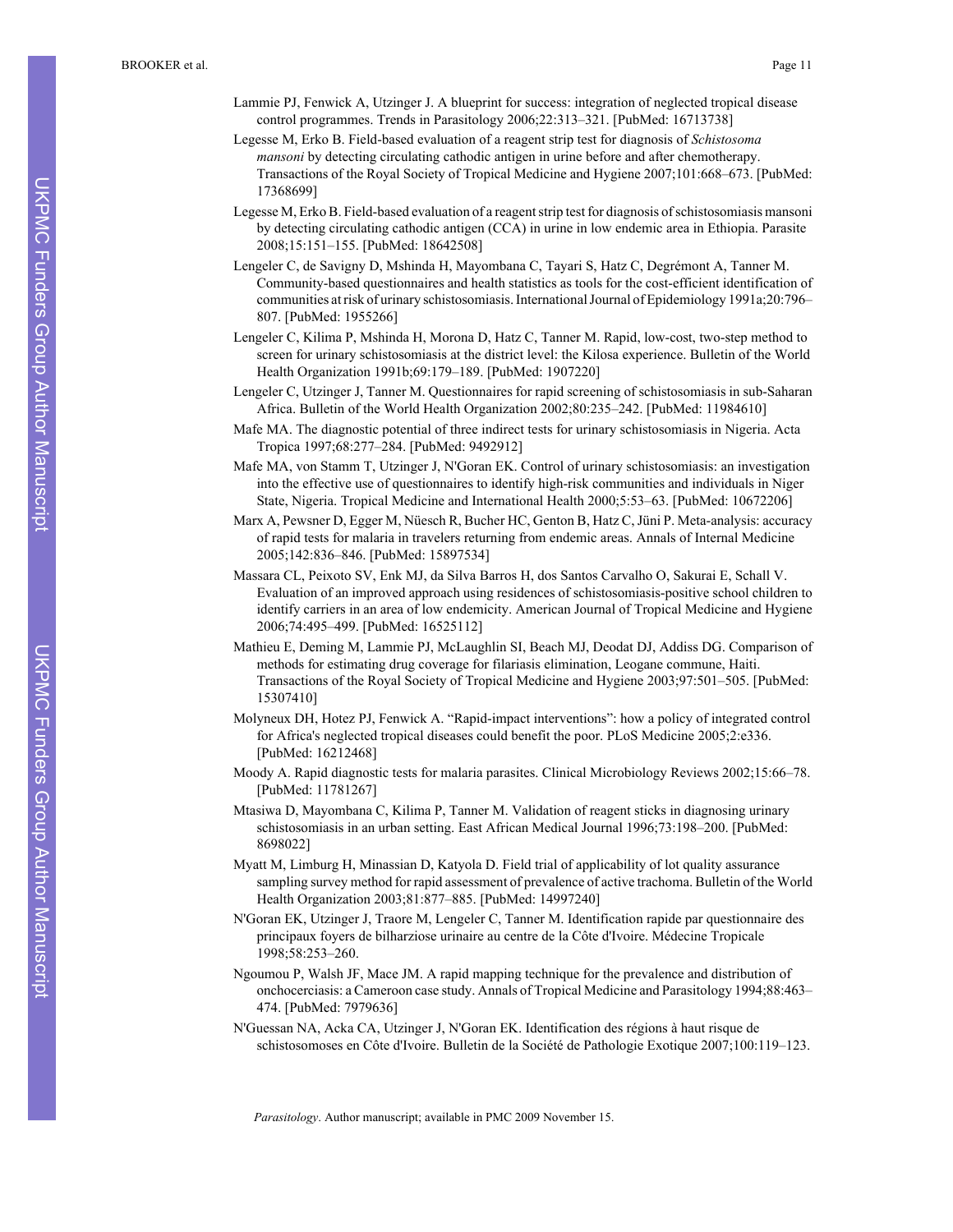- Noma M, Nwoke BE, Nutall I, Tambala PA, Enyong P, Namsenmo A, Remme J, Amazigo UV, Kale OO, Sékétéli A. Rapid epidemiological mapping of onchocerciasis (REMO): its application by the African programme for onchocerciasis control (APOC). Annals of Tropical Medicine and Parasitology 2002;96:S29–S39. [PubMed: 12081248]
- Onapa AW, Simonsen PE, Baehr I, Pedersen EM. Rapid assessment of the geographical distribution of lymphatic filariasis in Uganda, by screening of schoolchildren for circulating filarial antigens. Annals in Tropical Medicine and Parasitology 2005;99:141–153.
- Partnership for Child Development. Better health, nutrition and education for the school aged child. Transactions of the Royal Society of Tropical Medicine and Hygiene 1997;91:1–2. [PubMed: 9093613]
- Poggensee G, Krantz I, Kiwelu I, Feldmeier H. Screening of Tanzanian women of childbearing age for urinary schistosomiasis: validity of urine reagent strip readings and self-reported symptoms. Bulletin of the World Health Organization 2000;78:542–548. [PubMed: 10885183]
- Rabarijaona L, Rakotomanana F, Ranaivo L, Raharimalala L, Modiano D, Boisier P, De Giorgi F, Raveloson N, Jambou R. Validity of lot quality assurance sampling to optimize falciparum malaria surveys in low-transmission areas. Transactions of the Royal Society of Tropical Medicine and Hygiene 2001;95:267–269. [PubMed: 11490993]
- Raso G, Vounatsou P, Gosoniu L, Tanner M, N'Goran EK, Utzinger J. Risk factors and spatial patterns of hookworm infection among schoolchildren in a rural area of western Côte d'Ivoire. International Journal for Parasitology 2006a;36:201–210. [PubMed: 16259987]
- Raso G, Vounatsou P, McManus DP, Utzinger J. Bayesian risk maps for *Schistosoma mansoni* and hookworm mono-infections in a setting where both parasites co-exist. Geospatial Health 2007;2:85– 96. [PubMed: 18686258]
- Raso, G.; Vounatsou, P.; Singer, BH.; N'Goran, EK.; Tanner, M.; Utzinger, J. An integrated approach for risk profiling and spatial prediction of *Schistosoma mansoni*-hookworm coinfection; Proceedings of the National Academy of Sciences USA; 2006b. p. 6934-6939.
- Robertson SE, Valadez JJ. Global review of health care surveys using lot quality assurance sampling (LQAS), 1984-2004. Social Science and Medicine 2006;63:1648–1660. [PubMed: 16764978]
- Sherchand JB, Obsomer V, Thakur GD, Hommel M. Mapping of lymphatic filariasis in Nepal. Filaria Journal 2003;2:7. [PubMed: 12694630]
- Simoonga C, Utzinger J, Brooker S, Vounatsou P, Appleton CC, Stensgaard AS, Olsen A, Kristensen TK. Remote sensing, geographical information system and spatial analysis for schistosomiasis epidemiology and ecology in Africa. Parasitology. 2009(to be published in the same special issue of Parasitology: COPY EDITOR, please provide volume and page numbers)
- Srividya A, Michael E, Palaniyandi M, Pani SP, Das PK. A geostatistical analysis of the geographic distribution of lymphatic filariasis prevalence in southern India. American Journal of Tropical Medicine and Hygiene 2002;67:480–489. [PubMed: 12479548]
- Stothard JR, Kabatereine NB, Tukahebwa EM, Kazibwe F, Rollinson D, Mathieson W, Webster JP, Fenwick A. Use of circulating cathodic antigen (CCA) dipsticks for detection of intestinal and urinary schistosomiasis. Acta Tropica 2006;97:219–228. [PubMed: 16386231]
- Takougang I, Meremikwu M, Wandji S, Yenshu EV, Aripko B, Lamlenn SB, Eka BL, Enyong P, Meli J, Kale O, Remme JH. Rapid assessment method for prevalence and intensity of *Loa loa* infection. Bulletin of the World Health Organization 2002;80:852–858. [PubMed: 12481206]
- TDR. Rapid assessment procedures for loiasis: report of a multi-centre study. UNDP/World Bank/WHO Special Programme for Research and Training in Tropical Diseases; Geneva: 2001.
- Utzinger J, Bergquist R, Xiao SH, Singer BH, Tanner M. Sustainable schistosomiasis control the way forward. Lancet 2003;362:1932–1934. [PubMed: 14667754]
- Utzinger J, Booth M, N'Goran EK, Müller I, Tanner M, Lengeler C. Relative contribution of day-to-day and intra-specimen variation in faecal egg counts of *Schistosoma mansoni* before and after treatment with praziquantel. Parasitology 2001;122:537–544. [PubMed: 11393827]
- Utzinger J, de Savigny D. Control of neglected tropical diseases: integrated chemotherapy and beyond. PLoS Medicine 2006;3:e112. [PubMed: 16435910]
- Utzinger J, N'Goran EK, Esse Aya CM, Acka Adjoua C, Lohourignon KL, Tanner M, Lengeler C. *Schistosoma mansoni*, intestinal parasites and perceived morbidity indicators in schoolchildren in a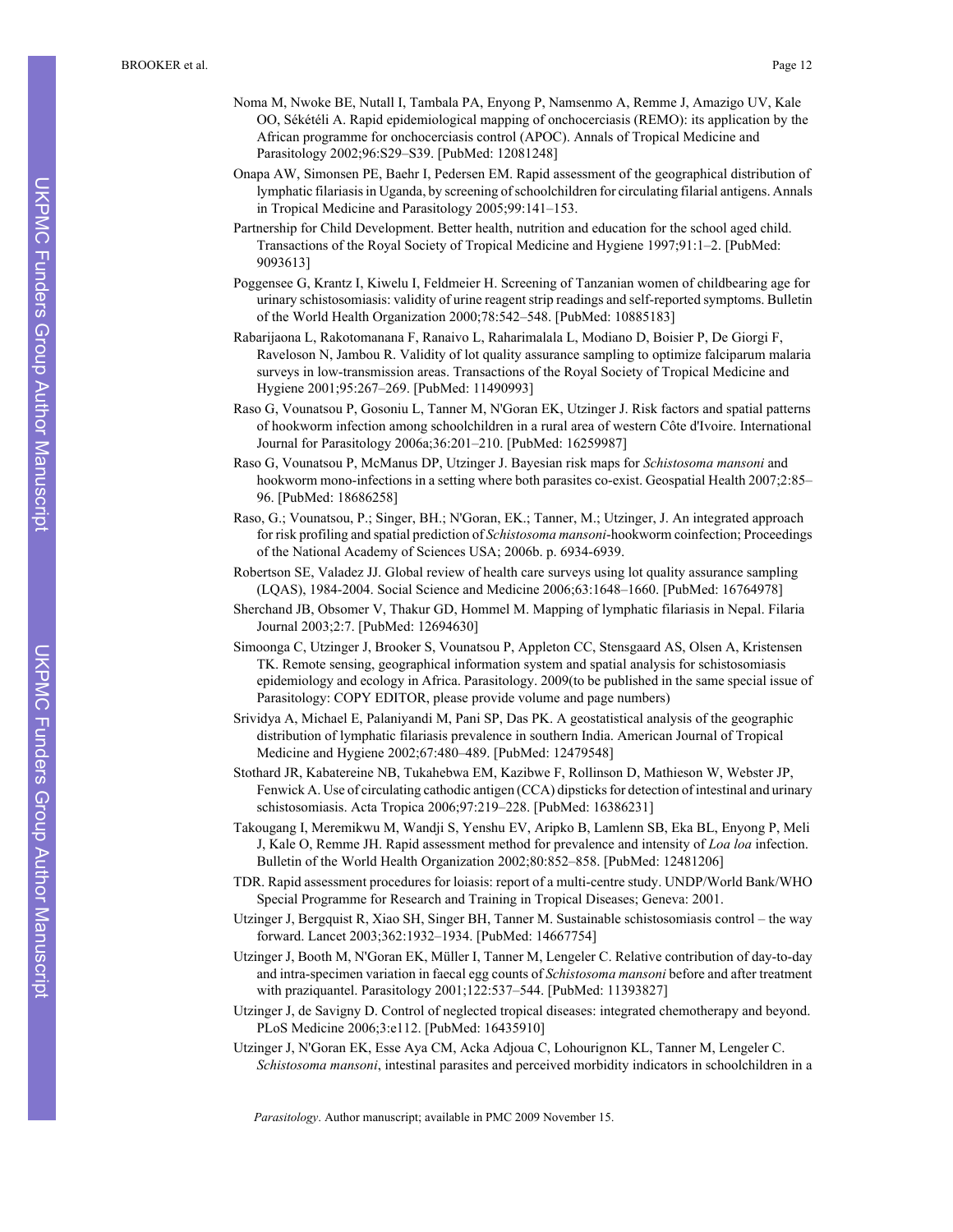rural endemic area of western Côte d'Ivoire. Tropical Medicine and International Health 1998;3:711– 720. [PubMed: 9754666]

- Utzinger J, N'Goran EK, Ossey YA, Booth M, Traoré M, Lohourignon KL, Allangba A, Ahiba LA, Tanner M, Lengeler C. Rapid screening for *Schistosoma mansoni* in western Côte d'Ivoire using a simple school questionnaire. Bulletin of the World Health Organization 2000;78:389–398. [PubMed: 10812739]
- van Dam GJ, Wichers JH, Falcao Ferreira TM, Ghati D, van Amerongen A, Deelder AM. Diagnosis of schistosomiasis by reagent strip test for detection of circulating cathodic antigen. Journal of Clinical Microbiology 2004;42:5458–61. [PubMed: 15583265]
- van der Werf MJ, Borsboom GJ, de Vlas SJ. No effect of recall period length on prevalence of selfreported haematuria in *Schistosoma haematobium*-endemic areas. Transactions of the Royal Society of Tropical Medicine and Hygiene 2003;97:373–374. [PubMed: 15259459]
- van Etten L, van Lieshout L, Mansour MM, Deelder AM. A reagent strip antigen capture assay for the assessment of cure of schistosomiasis patients. Transactions of the Royal Society of Tropical Medicine and Hygiene 1997;91:154–155. [PubMed: 9196755]
- Vanamail P, Subramanian S, Srividya A, Ravi R, Krishnamoorthy K, Das PK. Operational feasibility of lot quality assurance sampling (LQAS) as a tool in routine process monitoring of filariasis control programmes. Tropical Medicine and International Health 2006;11:1256–1263. [PubMed: 16903888]
- Vounatsou P, Raso G, Tanner M, N'Goran EK, Utzinger J. Bayesian geostatistical modelling for risk profiling of schistosomiasis: a review. Parasitology. 2009(to be published in the same special issue of Parasitology: COPY EDITOR, please provide volume and page numbers)
- Wang SJ, Lengeler C, Smith TA, Vounatsou P, Cissé G, Diallo DA, Akogbeto M, Mtasiwa D, Teklehaimanot A, Tanner M. Rapid urban malaria appraisal (RUMA) in sub-Saharan Africa. Malaria Journal 2005;4:40. [PubMed: 16153298]
- Wanji S, Tendongfor N, Esum M, Yundze SSJ, Taylor MJ, Enyong P. Combined utilisation of rapid assessment procedures for loiasis (RAPLOA) and onchocerciasis (REA) in rain forest villages of Cameroon. Filaria Journal 2005;4:2. [PubMed: 15817124]
- Weil GJ, Lammie PJ, Weiss N. The ICT filariasis test: a rapid-format antigen test for diagnosis of bancroftian filariasis. Parasitology Today 1997;13:401–404. [PubMed: 15275155]
- WHO. The schistosomiasis manual. World Health Organization; Geneva: 1995. Social and Economic Research Project Reports No. 3
- WHO. Operational guidelines for rapid mapping of Bancroftian filariasis in Africa. World Health Organization; Geneva: 2000. WHO/CDS/CPE/CEE/2000.9
- WHO. Prevention and control of schistosomiasis and soil-transmitted helminthiasis: report of a WHO expert committee. 2002. p. 1-57.WHO Technical Report Series No. 912
- WHO. Preventive chemotherapy in human helminthiasis: coordinated use of anthelminthic drugs in control interventions: a manual for health professionals and programme managers. World Health Organization; Geneva: 2006.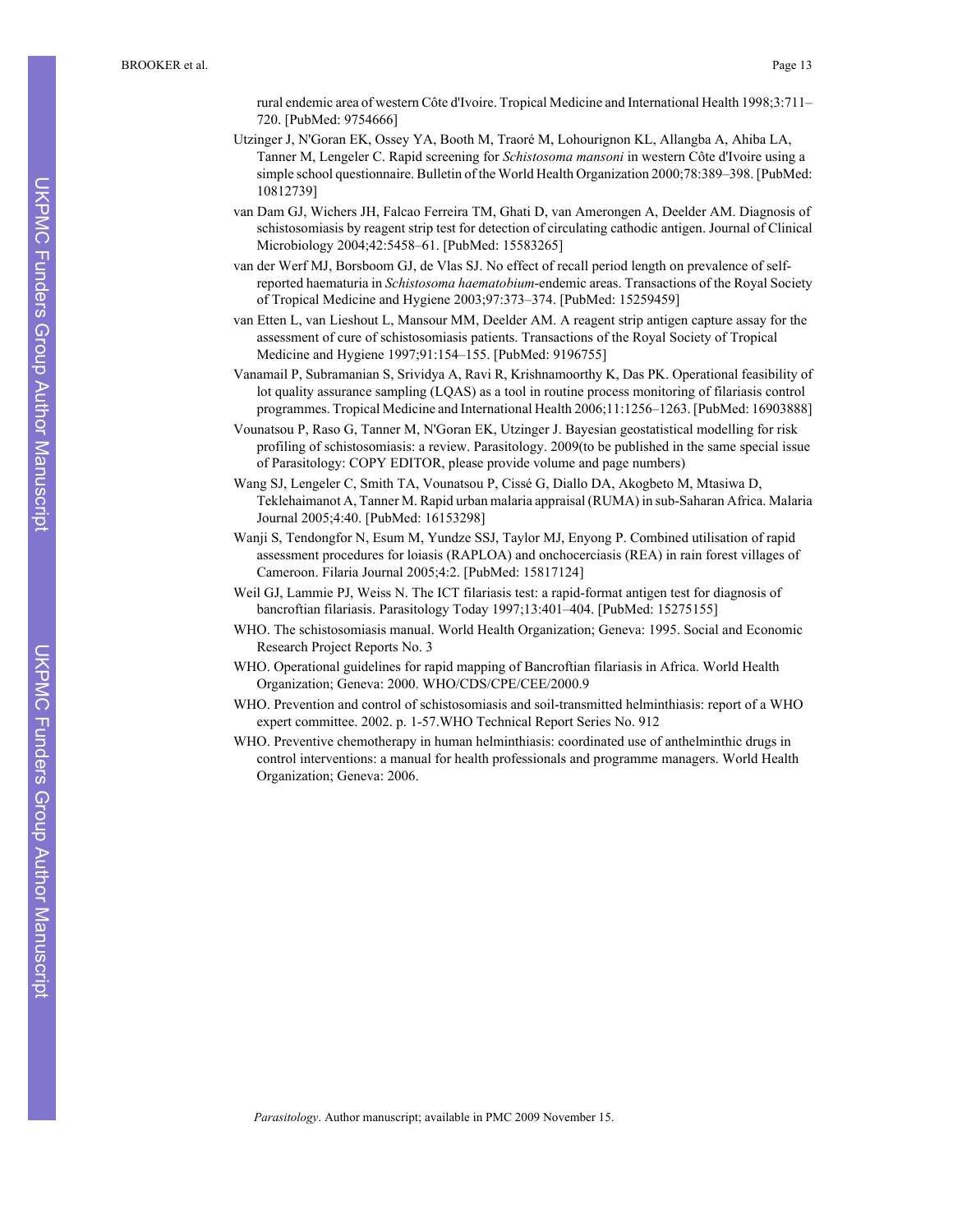

#### **Fig. 1.**

The distribution of schistosomiasis in East and Southern Africa based on current progress in updating the Global Atlas of Human Helminth Infection (for further details see Brooker *et al.* 2000). The data included 2,498 survey locations reporting either *S. mansoni* or *S. haematobium*, and the highest prevalence of either species is presented. Information is based on electronic searches of formal literature and grey literature databases, as well as using personal contacts with schistosomiasis research scientists and control personnel. In the searches strict inclusion criteria are employed: only random or complete community-sample surveys conducted post-1980, where parasite species and age groups are defined. Surveys are geopositioned using Microsoft Encarta encyclopaedia and electronic gazetteer sources along with personal communication with authors.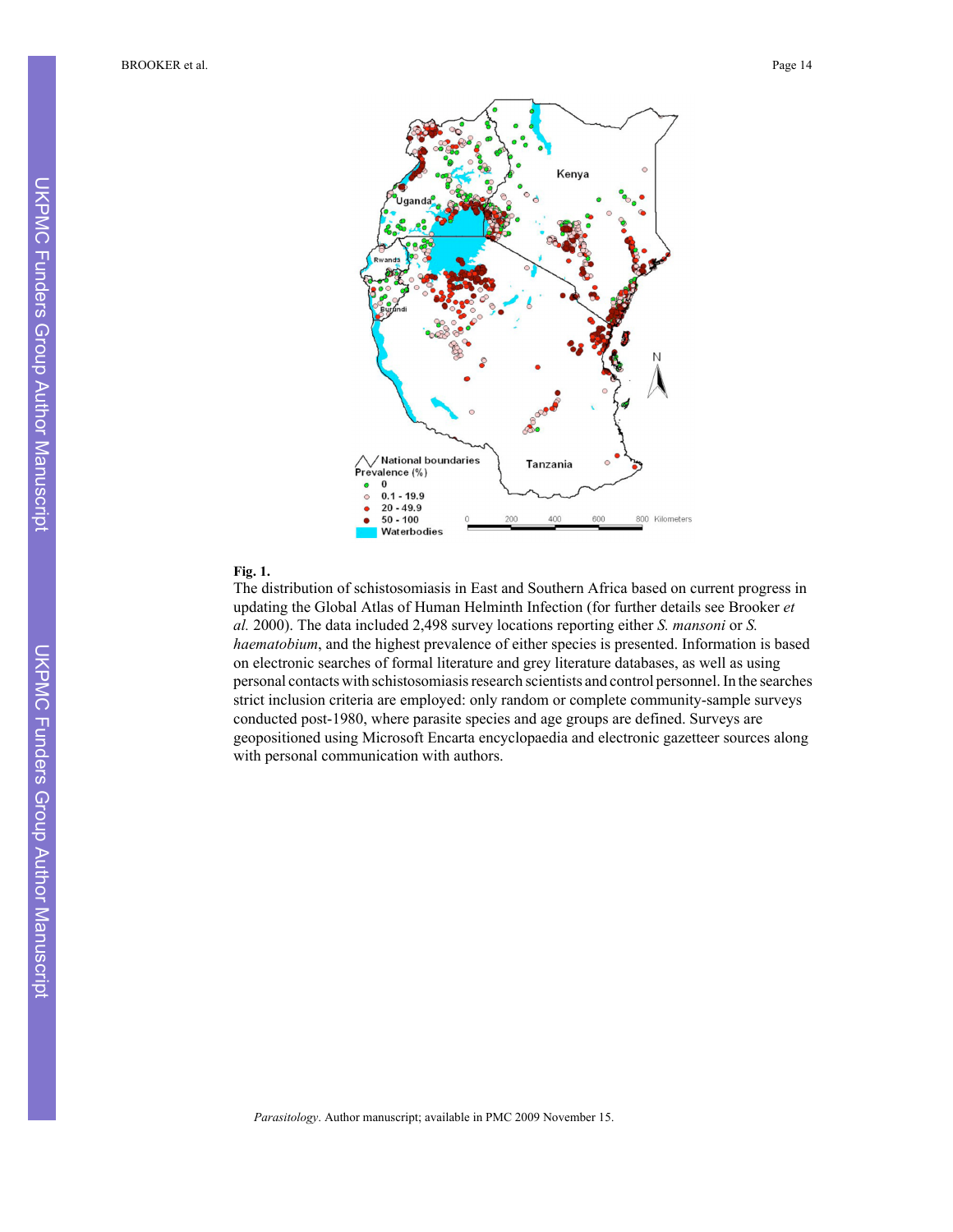BROOKER et al. Page 15



### **Fig. 2.**

Estimated distribution of S. mansoni in Uganda pre-2004 and in 2006. The pre-2004 data were collected from 201 schools and based on stool examination using the Kato-Katz method (Kabatereine *et al.* 2004). The 2006 data were collected from 429 schools in 31 districts across the country and based on a rapid mapping survey using LQAS technique (Brooker *et al.* 2005). Here, four teams, comprised of one supervisor, two technicians and a driver visited different regions of the country and sampled eight schools per day over 3 days per district. Geographical coordinates, using hand-held global positioning system (GPS) devices, were also recorded for each school which allowed, once all the data had been collected, the creation of prevalence maps using GIS software.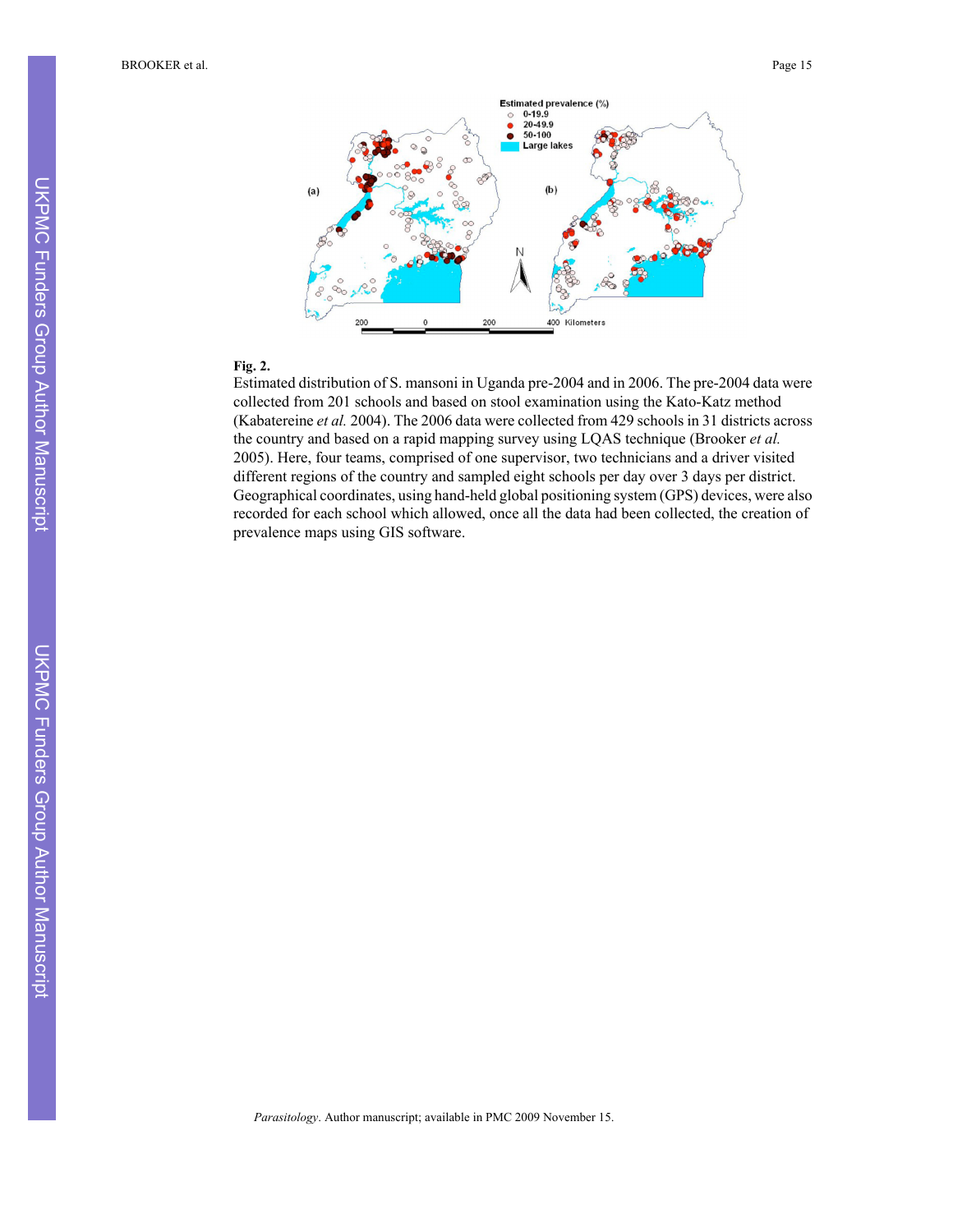| I             |
|---------------|
| ∼<br>۰        |
|               |
| ł             |
|               |
|               |
| ۰             |
|               |
|               |
|               |
| ï             |
|               |
|               |
|               |
|               |
| ľ             |
| ь<br>í        |
| F             |
| p             |
| ı             |
| t             |
| r             |
| ī             |
| ׇ֚֡<br>ï<br>h |
|               |
|               |
|               |
| I<br>J<br>ľ   |
| ۶             |
| þ             |
| r             |
| ١             |
| ı             |
|               |
| ï<br>b        |
|               |
|               |
| Б             |
| ×             |
| ï             |
| ▄<br>۰        |
| ٠             |
| ۰             |
| ï             |
| ×             |
|               |
|               |
| ۳             |
| ć             |
|               |
| ï             |
|               |
|               |
|               |
|               |
|               |
| ı             |
| ŀ             |
| ï             |
|               |
|               |
| ï<br>١        |
| =             |
|               |

무

**Table 1**

Diagnostic performance of reagent strip testing for microhaematuria compared to urine filtration (considered as the diagnostic 'gold' standard), performed<br>by research teams in different African settings Diagnostic performance of reagent strip testing for microhaematuria compared to urine filtration (considered as the diagnostic 'gold' standard), performed by research teams in different African settings

| Setting, country (year)                                           | No. of individuals        |                                |                           | Diagnostic performance of reagent strips <sup>a</sup> |                              |                                       | Reference             |
|-------------------------------------------------------------------|---------------------------|--------------------------------|---------------------------|-------------------------------------------------------|------------------------------|---------------------------------------|-----------------------|
|                                                                   | Examined                  | S. haematobium<br>positive (%) | Sensitivity               | Specificity                                           | Positive predictive<br>value | Negative predictive<br>value          |                       |
| lala district, Dar es<br>Salaam, Tanzania                         | 404                       | 273 (67.6)                     | 93 (89-95)                | 86 (79-91)                                            | 93 (90-96)                   | 85 (78-90)                            | Mtasiwa et al. (1996) |
| 4 villages, Kainji Lake<br>area, Nigeria (not<br>(1992)           | 1065                      | 606 (57.4)                     | 69 (65-72)                | 80 (76-83.3)                                          | 82 (78-85)                   | $(61-6)$                              | Mafe (1997)           |
| government, Nigeria<br>Borgu local<br>known)<br>(1998)            | 529                       | 172(32.5)                      | 78 (71-84)                | 83 (79-87)                                            | $69(62 - 75)$                | 89 (85-92)                            | Mafe et al. (2000)    |
| River valley, Ethiopia<br>Enta Doyta, Awash<br>(1989)             | 226                       | 69 (30.5)                      | $78(66-87)^b$             | $67 (59 - 74)^b$                                      | 51 $(41-61)^b$               | $88 (80 - 83)^b$                      | Birrie et al. (1995)  |
| Dahitele, Awash River                                             | 124                       | 26 (21.0)                      | $77 (56-90)^{b}$          | $83 (73 - 89)^b$                                      | 54 $(37-70)^b$               | $q^{(2.65-8.0)}$ 66                   | Birrie et al. (1995)  |
| valley, Ethiopia (1989)<br>24 schools Unguja<br>Island, Zanzibar, | Girls: 1084<br>Boys: 892  | 131 (14.7)<br>129 (11.9)       | 91 (89-93)<br>77 (74-80)  | 98 (97-99)<br>97 (96-98)                              | 88 (86-90)<br>76 (73-78)     | 98 (98-99)<br>97 (96-98)              | French et al. (2007)  |
| 24 schools Unguja<br>Island, Zanzibar,<br>Tanzania (2004)         | Girls: 1747<br>Boys: 1525 | 228 (14.9)<br>176 (10.1)       | 91 (89-92)<br>91 (90-92)  | 98 (98-99)<br>98 (97-98)                              | 90 (89-92)<br>81 (79-83)     | 98 (98-99)<br>99 (99-100)             | French et al. (2007)  |
| 24 schools Unguja<br>Island, Zanzibar,<br>Tanzania (2005)         | Girls: 1784<br>Boys: 1521 | $154(10.1)$<br>$105(5.9)$      | $86 (86-88)$ $84 (82-86)$ | 99 (98-100)<br>98 (98-99)                             | 90 (89-91)<br>(75-79) 77     | 98 (98-99)<br>99 (99-100)             | French et al. (2007)  |
| central Côte d'Ivoire<br>5 districts, south-<br>Tanzania (2006)   | 1336                      | 153 (11.5)                     | 67 (59-74)                | 97 (95-98)                                            | $71(63-78)$                  | 96 (94-97)                            | N'Goran et al. (1998) |
| valley, Ethiopia (1989)<br>Afambo, Awash River<br>(1996)          | 155                       | 5(3.2)                         | $q^{(66-08)}$ 08          | $87 (80 - 92)^b$                                      | $17(6-38)^{b}$               | 99 (95-100) <sup><math>b</math></sup> | Birrie et al. (1995)  |
| "Values in brackets indicate 95% confidence intervals             |                           |                                |                           |                                                       |                              |                                       |                       |

*Parasitology*. Author manuscript; available in PMC 2009 November 15.

 $^b$ Values have been recalculated, including 95% confidence intervals.

 $b$ Values have been recalculated, including 95% confidence intervals.

BROOKER et al. Page 16